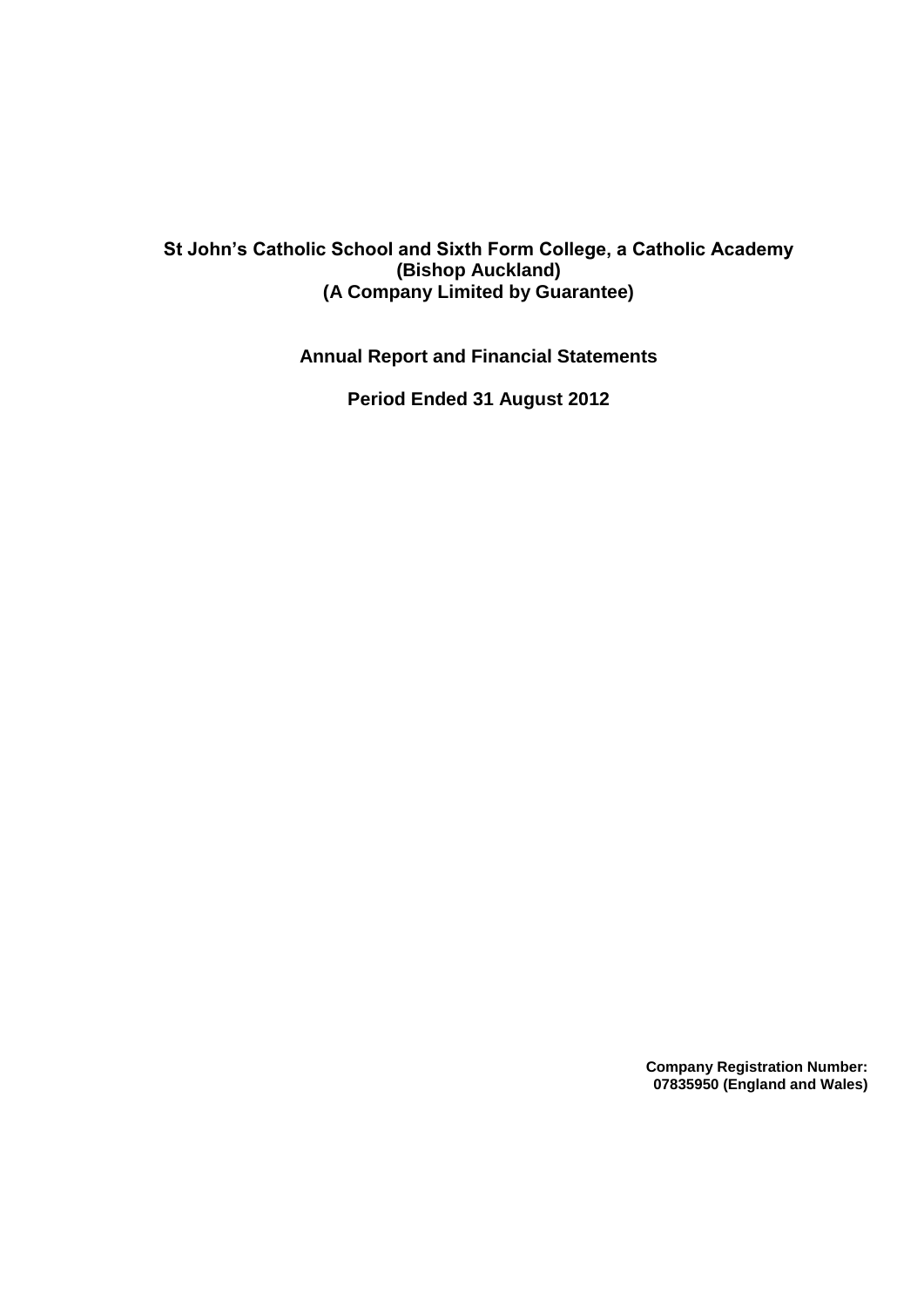# **Contents**

| ۲.<br>۰.<br>×<br>۰, |
|---------------------|
|---------------------|

| Reference and Administrative Details                                                                                       | $1 - 2$            |
|----------------------------------------------------------------------------------------------------------------------------|--------------------|
| Governors' Report                                                                                                          | $3 - 7$            |
| Governance Statement                                                                                                       | $8 - 10$           |
| Statement on Regularity, Propriety and Compliance                                                                          | 11                 |
| Statement of Governors' Responsibilities                                                                                   | 12                 |
| Independent Auditor's Report to the Members                                                                                | 13 - 14            |
| Independent Reporting Accountant's Assurance Report on Regularity                                                          | 15                 |
| Statement of Financial Activities incorporating Income and Expenditure Account                                             | 16                 |
| <b>Balance Sheet</b>                                                                                                       | 17                 |
| <b>Cash Flow Statement</b>                                                                                                 | 18                 |
| Notes to the Financial Statements, incorporating:<br><b>Accounting Policies</b><br>Other Notes to the Financial Statements | 19 - 22<br>23 - 38 |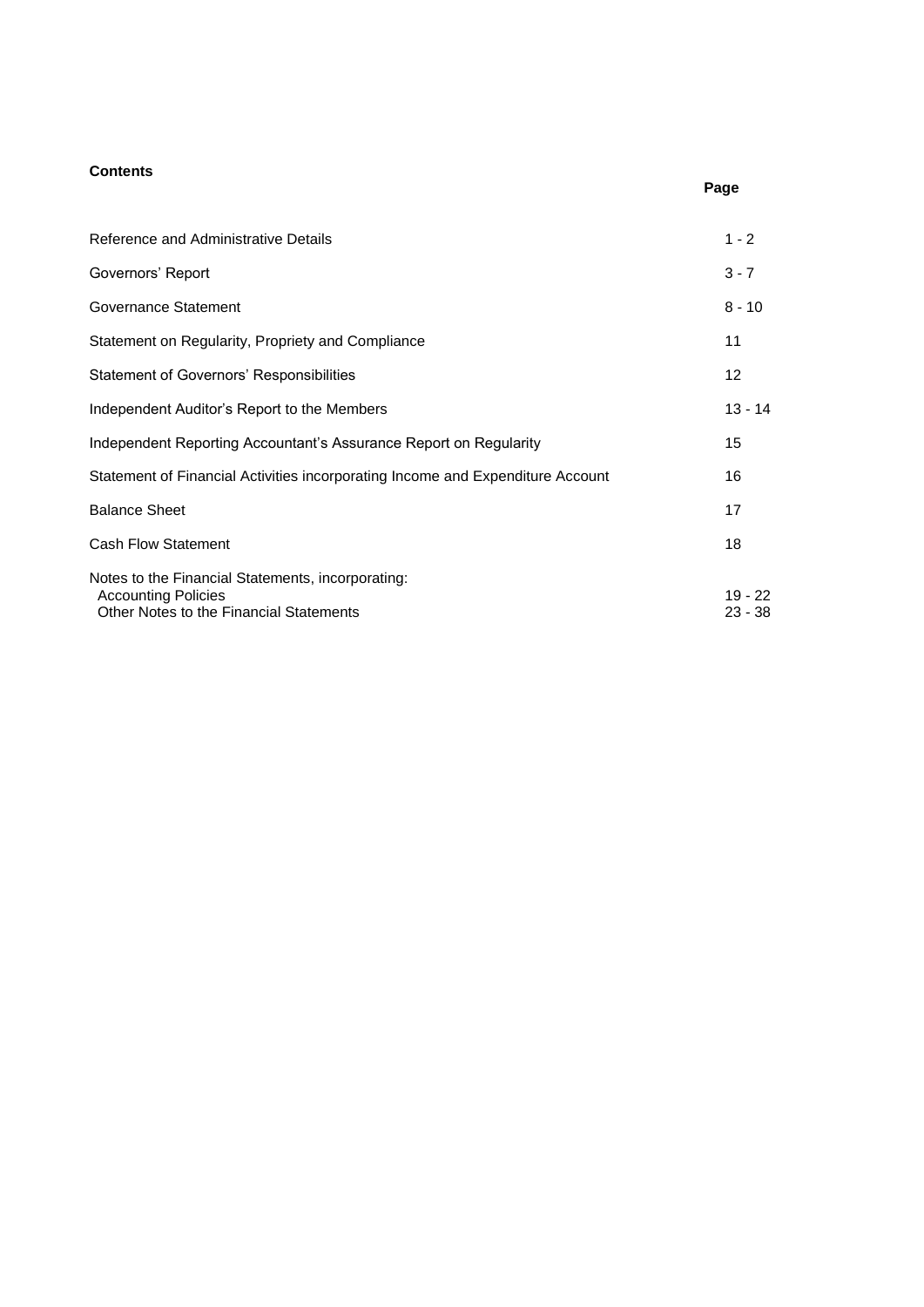# **Reference and administrative details**

| Governors (Trustees)               | A P Byrne<br>Rev M J Campion<br>M J Anthony<br><b>MD</b> Matthews<br>G Moran<br>Rev B B Murphy<br>Mr J L Robinson<br>Rev D Tindall                                                                                                                                                            |
|------------------------------------|-----------------------------------------------------------------------------------------------------------------------------------------------------------------------------------------------------------------------------------------------------------------------------------------------|
| <b>Other Governors</b>             | R Bowron<br>W Brown<br><b>M</b> Cantwell<br>M Dunn<br>P Giblin<br><b>B</b> Hall<br>J Harwood<br>S McMullan<br>A Smith<br>A M Stephenson<br>M Weetman<br>M Wood<br>A Greensitt                                                                                                                 |
| Secretary                          | V Howard                                                                                                                                                                                                                                                                                      |
| Senior management team             | G Moran - Executive Principal<br>F O'Neill - Principal<br>L Byron - Vice Principal<br>G Rogers - Vice Principal<br>A Greensitt - Assistant Principal<br>J Mackenley - Assistant Principal<br>S Lang - Assistant Principal<br>P Watson - Assistant Principal<br>C Parker - Assistant Principal |
| <b>Registered Office</b>           | Woodhouse Lane<br><b>Bishop Auckland</b><br>Co Durham<br><b>DL14 6JT</b>                                                                                                                                                                                                                      |
| <b>Company Registration Number</b> | 07835950                                                                                                                                                                                                                                                                                      |
| Auditors                           | <b>Evolution Audit LLP</b><br>10 Evolution<br>Wynyard Park<br>Wynyard<br><b>TS22 5TB</b>                                                                                                                                                                                                      |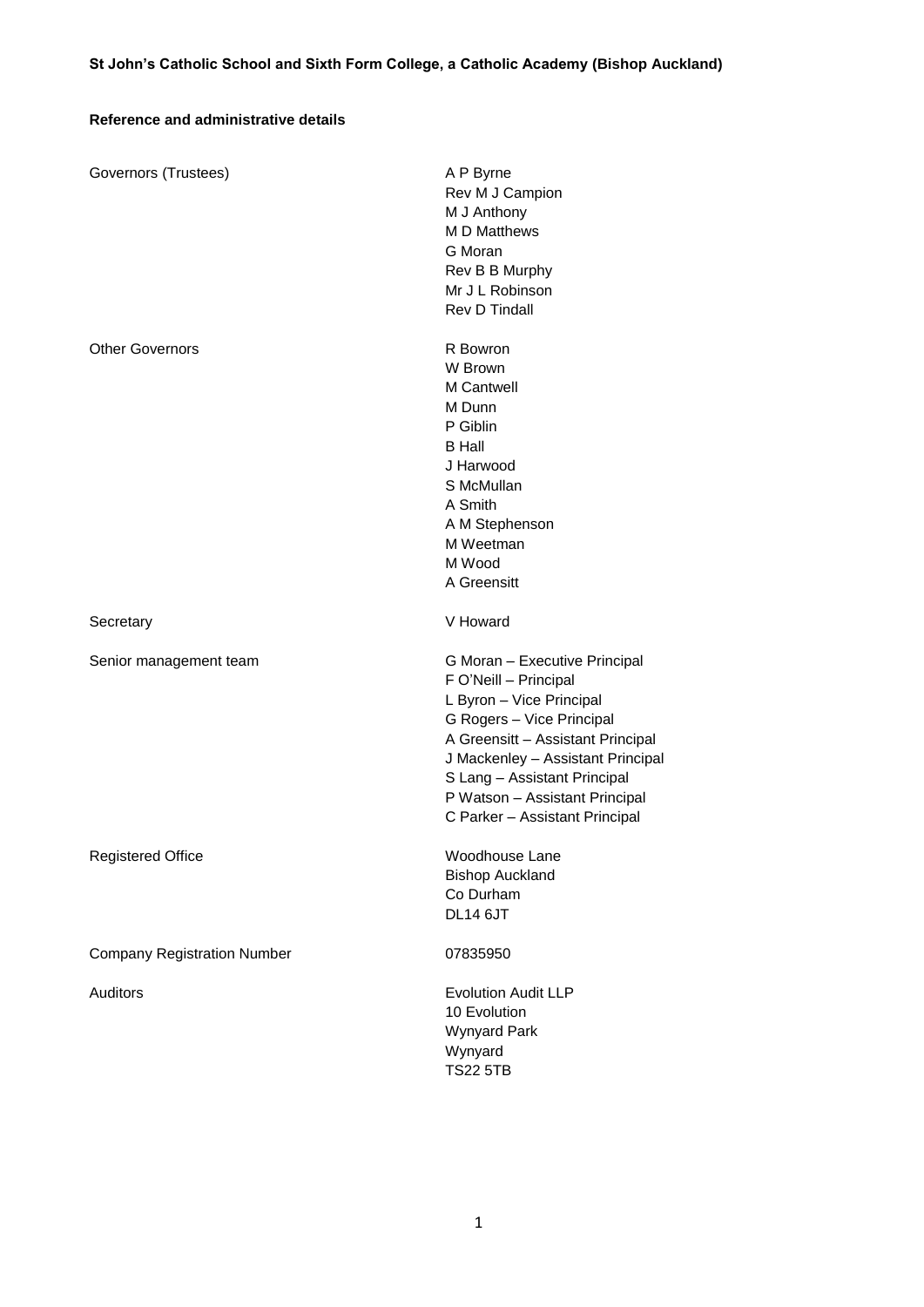# **Reference and administrative details**

Bankers Lloyds Banking Group North East 102 Grey Street Newcastle upon Tyne Tyne and Wear NE1 6AG

Solicitors Quality Solicitors BHP Law LLP Kingfisher House 2 Kingfisher Way Stockton on Tees TS18 3EX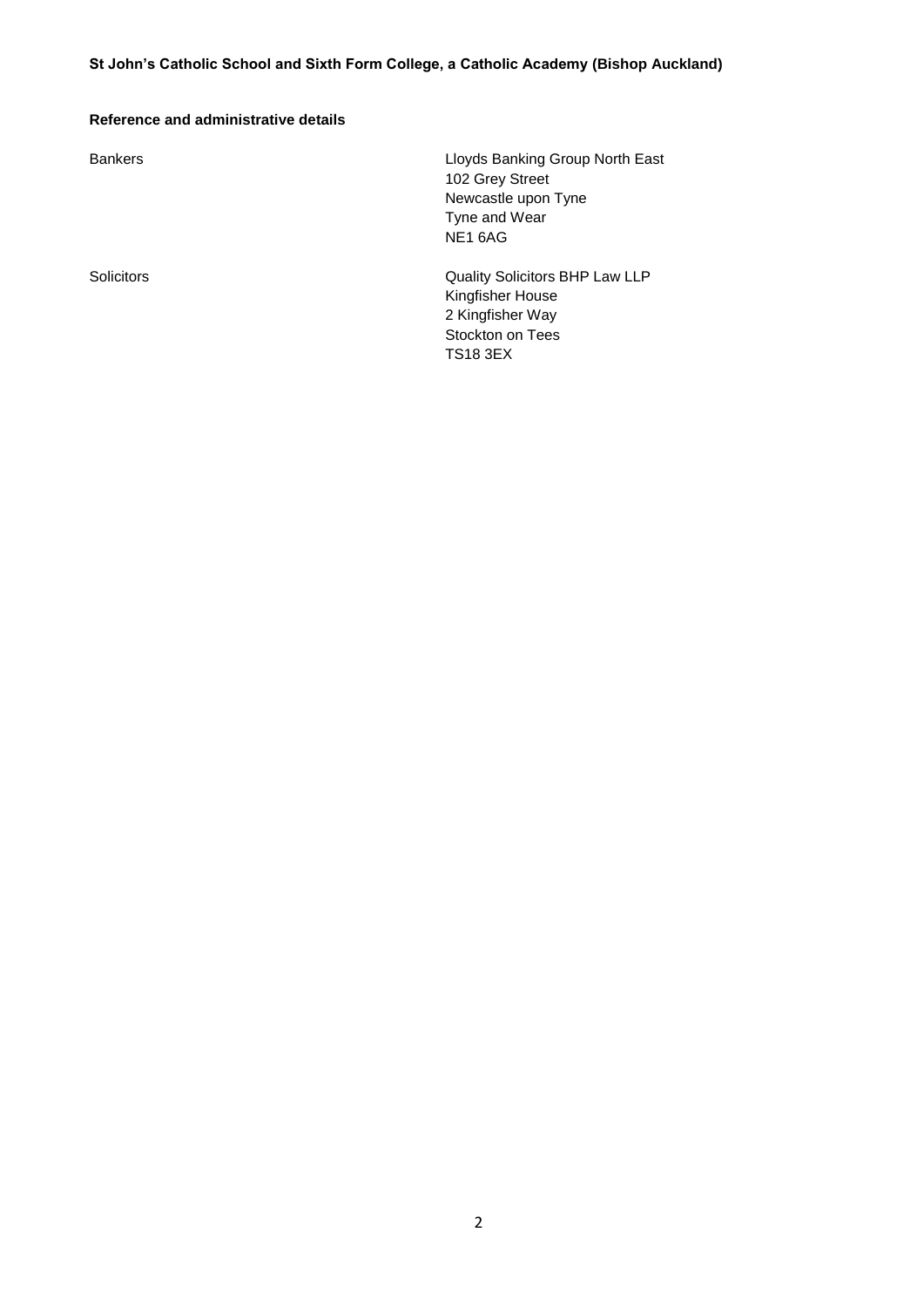#### **Governors' Report**

The governors present their annual report together with the audited financial statements of the academy for the period ended 31 August 2012.

#### **Structure, Governance and Management**

#### *Constitution*

The Academy Trust is a company limited by guarantee and a registered charity (Charity number 235686). The charitable company's memorandum and articles of association are the primary governing documents of the Academy Trust. The company was incorporated on 4 November 2011 and commence operations as an Academy on 1 December 2011.

The governors act as the trustees for the charitable activities of St John's School & Sixth Form College A Catholic Academy and are also the directors of the charitable company for the purposes of company law. The charitable company is known as John's School & Sixth Form College A Catholic Academy, and by no other name.

Details of the Governors who served throughout the year are included in the reference and administrative details.

#### *Members' Liability*

Each member of the charitable company undertakes to contribute to the assets of the charitable company in the event of it being wound up while they are a member, or within one year after they cease to be a member, such amount as may be required, not exceeding £1, for the debts and liabilities contracted before they ceased to be a member.

#### *Governors' Indemnities*

Every Governor of the Academy Trust shall be indemnified out of the assets of the Academy Trust against any liability incurred by him/her in that capacity in defending any proceedings, whether civil or criminal, in which judgement is given in favour or in which he/she is acquitted or in connection with any application in which relief is granted to him/her by the court from liability of negligence, default, breach of duty or breach of trust in relation to the affairs of the Academy Trust.

#### *Principal Activities*

The Academy Trust's object ("the **Objec**t") is specifically restricted to the following: to advance for the public benefit education in the United Kingdom, in particular but without prejudice to the generality of the foregoing by establishing, maintaining, carrying on, managing and develop a Catholic school designated as such ("the **Academy**") which shall offer a broad and balanced curriculum and shall be conducted in accordance with the principles, practices and tenets of the Catholic Church and all Catholic canon law applying thereto including and trust deed governing the use of land used by the Academy both generally and in particular in relation to arranging for religious education and daily acts of worship and having regard to any advice and following directives issued by the Diocesan Bishop.

To promote for the benefit of the inhabitants of Bishop Auckland and the surrounding areas the provision of facilities for recreation or other leisure time occupation of individuals who have need of such facilities by reason of their youth, age, infirmity or disablement, financial hardship or social and economic circumstances or for the public at large in the interests of social welfare and with the object of improving the condition of life of the said inhabitants.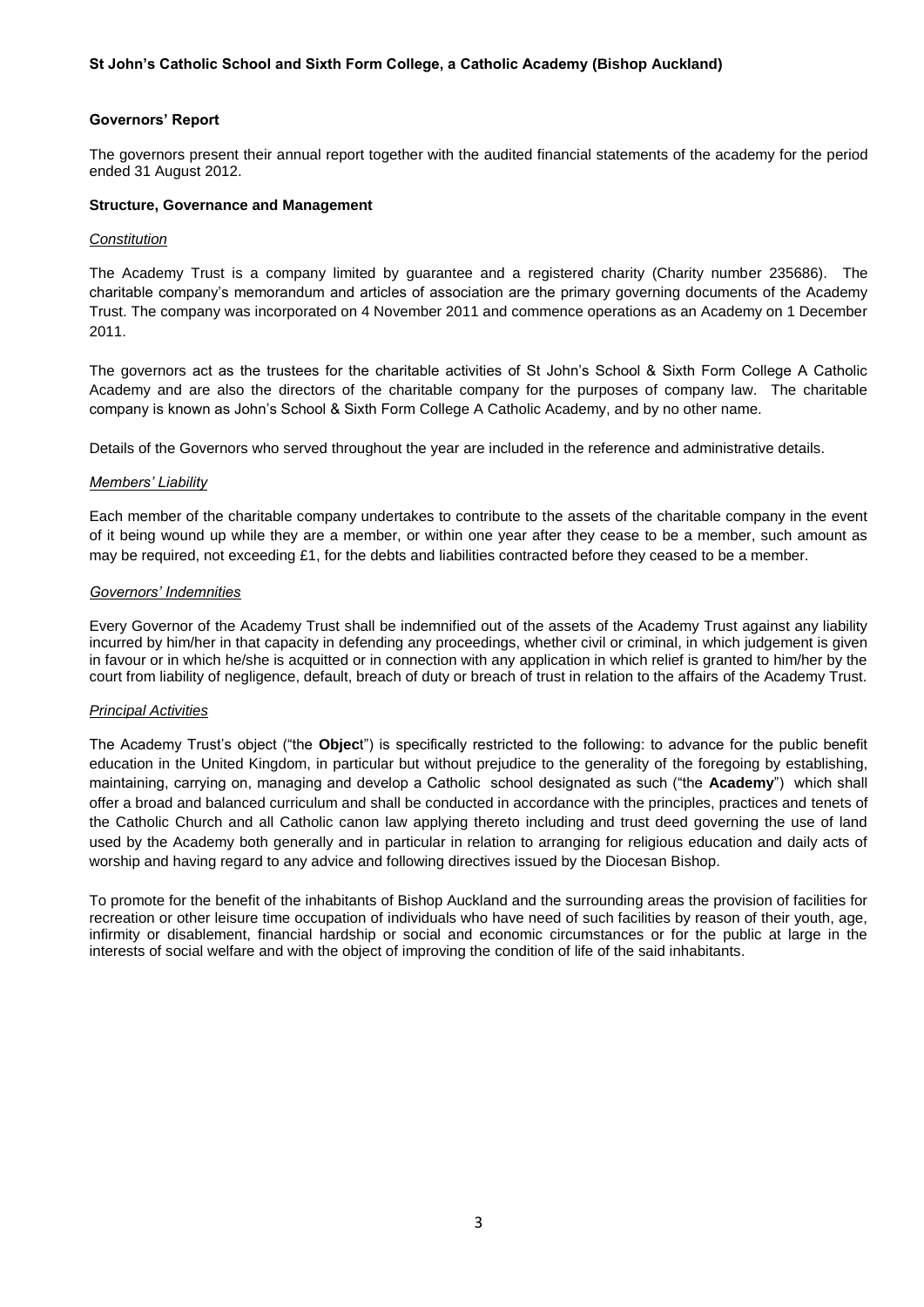#### *Method of Recruitment and Appointment or Election of Governors*

The members of the Academy comprise of the three signatories to the Memorandum and one other person who was appointed under Article 16 of the Memorandum and Articles of Association. Details of the governing body are shown in the Reference and Administrative details. The members may appoint Staff governors through such process as they determine, providing that the total number of governors including the Headteacher who are employees of the Academy Trust does not exceed one third of the total governors. The parent Governors are elected by parents of registered pupils at the Academy. A parent Governor must be a parent of a pupil at the Academy at the time when they are elected and the governing body make all necessary arrangements for elections. If the number of Parent Governors standing for election is less than the number of vacancies then the Governing Body can appoint the parent Governors. The Governors may appoint up to 3 Co-Opted Governors. A Co-Opted Governor, means a person who is appointed to be a Governor by being Co-Opted by Governors who have not themselves been so appointed. The Secretary of State may appoint such additional Governors as he thinks fit under Article 62, 62A, 62C or 68A. The term of office for any Governor shall be 4 years. At the Governors first meeting each school year they will elect a chairperson and vicechairperson.

#### *Policies and Procedures Adopted for the Induction and Training of Governors.*

The Academy Trust is provided with support from the School and Governor Support Service with the LA in the form of a Service Level Agreement. The provision of individual and full Governing Body training through an annual course directory which is reviewed each year to reflect any changes in practice and legislation.

In addition internal training sessions are organised for Governors to keep them abreast of current educational issues.

- 1. New Appraisal System
- 2. Development of Post-16 education
- 3. Raise Online
- 4. New OFSTED Framework

### *Organisational Structure*

Academy Trust Annual General Meeting must be held every year and be called as such, not more than 15 months shall elapse between the date of one AGM and that of the next. The Academy Trust members will also hold a termly meeting.

The Academy's Senior Leadership Team controls the Academy and is responsible for implementing policy and reporting to Governors. Appropriate tasks such as budgetary control and certain spending are delegated in accordance with the established internal controls.

#### *Risk Management*

The Academy has produced a risk register in order to formally identify the major risks to which the Academy is exposed. A number of systems to assess risks that the school faces, especially in operational areas (e.g. Health and Safety, teaching, bullying and educational visits) have already been introduced and furthermore, appropriate arrangements (e.g. a regular and thorough lesson observation programme including CRB checking, safer recruitment, vetting of visitors and staff supervision procedures) are firmly in place to minimise risk. This includes an effective system of internal financial controls. Adequate insurance is in place to cover any significant financial risk.

#### *Connected Organisations, including Related Party Relationships*

The Academy does not work in federation with any other organisation. However, informal relationships with other schools, universities. ITT providers and businesses exist where these partnerships assist in the achievement of Academy objectives.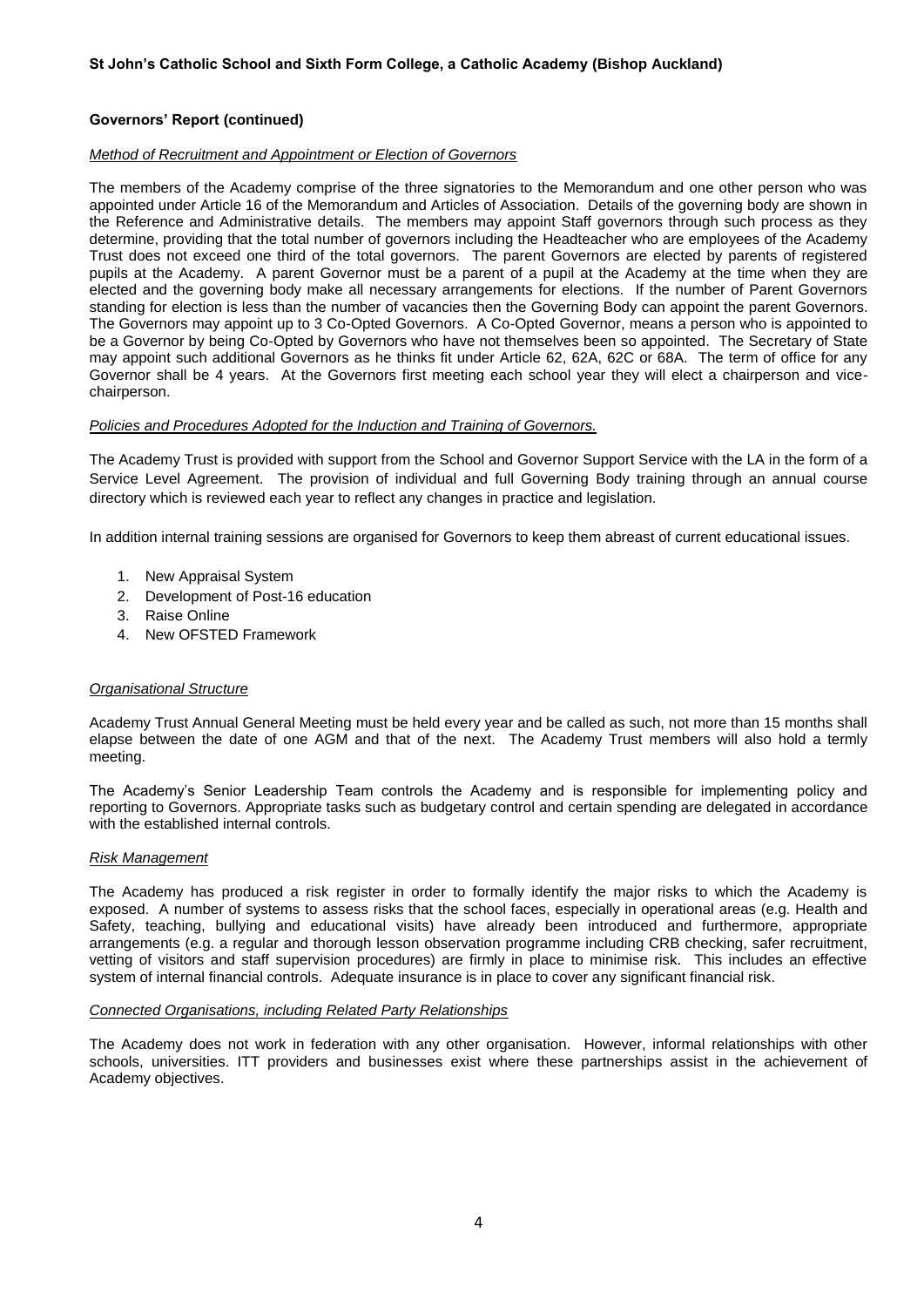#### **Objectives and Activities**

#### *Objects and Aims*

The principal object and activity of the charitable trust is the operation of the Academy at Bishop Auckland to provide education for students between the ages of 11 – 19.

#### *Objectives, Strategies and Activities*

The Academies admissions code has governor approval. The Academy has a rolling programme of self evaluation and this is summarised in the Academy SEF.

#### *Public Benefit*

We have referred to the guidance contained in the Charity Commission's general guidance on public benefit when reviewing our aims and objectives and in planning our future activities. In particular, the Governors consider how planned activities will contribute to the aims and objectives they have set. The Academy has provided a fully comprehensive education to all students in its care. It fully complies with all statutory guidance and seeks to support its wider educational objectives via a strong community role.

#### **Achievements and Performance**

We have achieved outstanding results in 2012.

### **GCSE**

Achieved 5 grade A\*-C, achieved 95% in 2012 compared to 51% in 2001, showing a continuous improvement over last 10 years. During OFSTED year achieved 89%.

- ii) Achieved 5 grade A\*-C including English and Maths, achieved 80%+. Year 11 is least able ever in school, achieving just the national average. Working hard to overcome challenges with year group.
- iii) Achieved 5 grade A\*-C, boys versus girls. Boys on average underperform against girls
- iv) Governors to meet with key leaders of each department.
- v) Strategies to be put into place for early entries for examinations and to
- personalise exams to suit the need of individual students using linear exams. vi) Regular meetings, assessments, revision meetings and assessments to be scheduled with the grade b students to be the new challenge for next year.

#### **A-level**

- i) For the first time ever have achieved a 100% pass rate. As the years go on numbers have been steadily increasing, creating a greater chance for reduction in pass rate figures.
- ii) Achieved A\*- A 33%, when gained Outstanding that rate was 22%. The challenge for next year is to increase to 35% against a national average of 26%.
- iii) Achieved A\*- B 49%, a reduction of 6% on last year's results. Vocational courses can't achieve a grade B (grade A or C). When gained Outstanding that rate was 38%. The challenge for next year is to increase to 56%.
- iv) Achieved A\*- C 79%, when gained Outstanding that rate was 70%. The challenge for next year is to achieve 80%.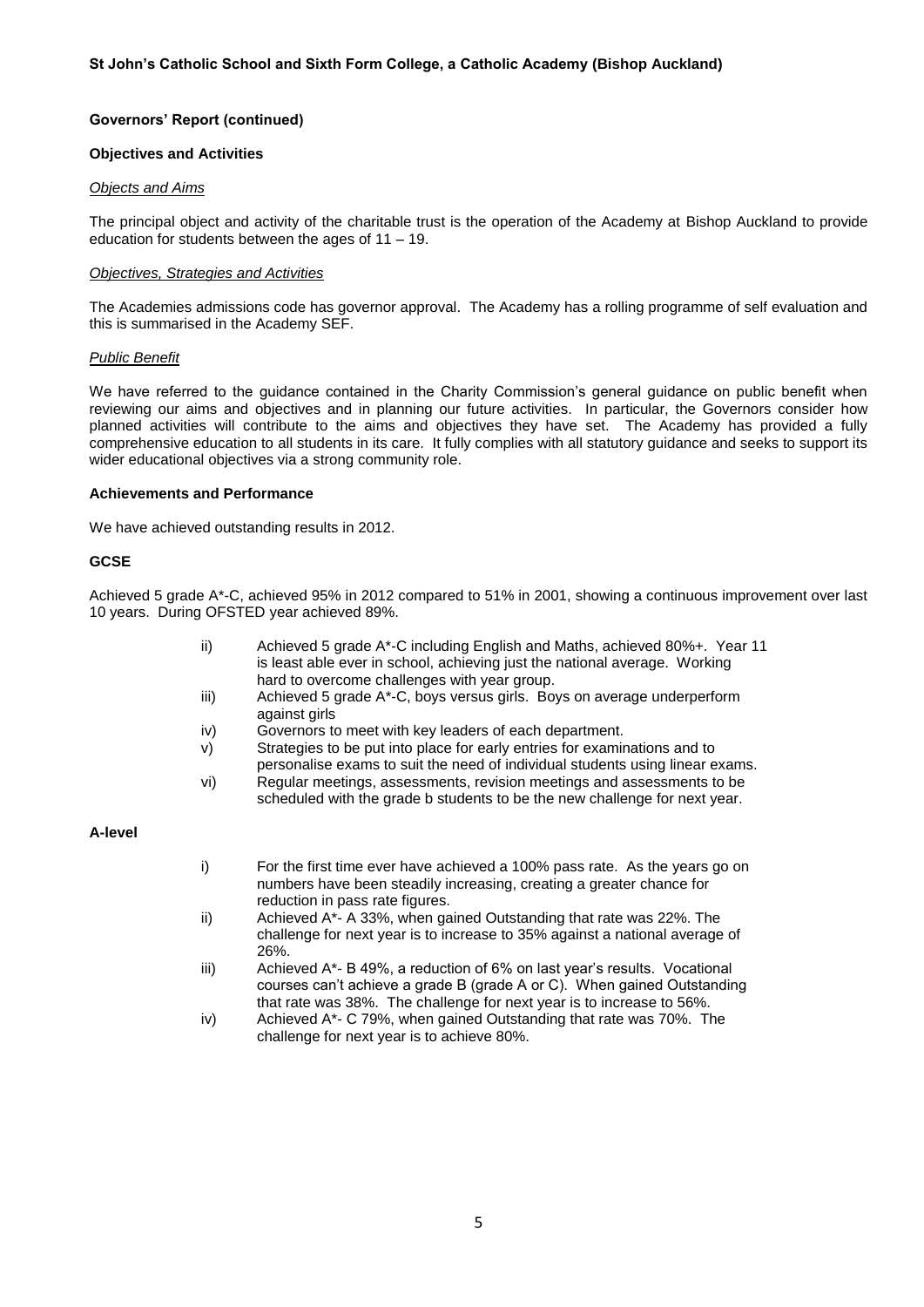#### *Going Concern*

Taking into account consideration of all relevant facts and circumstances and after making appropriate enquiries the Governing Body has a reasonable expectation that the Academy Trust has adequate resources to continue in operational existence for the foreseeable future. There are no material uncertainties that may cast significant doubt about the company's ability to continue as a going concern. Further consideration of the LGPS deficit is provided in this report. For this reason it adopts the going concern basis preparing the financial statements.

#### **Financial Review**

The majority of the Academy's income is obtained from EFA in the form of recurrent grants, the use of which is restricted for particular purposes. Such grants and all associated expenditure are shown as restricted funds in the statement of financial activities for the period ended 31<sup>st</sup> August 2012. The Academy did not receive any carry forward sum from Durham County Council.

Expenditure in the period including depreciation was £6,123,000 which was covered by £6,234,000 in income from all sources.

The inherited LGPS liability (note 25) has resulted in our balance sheet and net funds position at the end of the year showing a deficit. Our cash resources and budget for 2012/13 indicate that we expect our day-to-day activities to be adequately funded by income from all sources and we are making additional contributions to the LGPS in order to address the deficit position.

The Academy's new Financial Manual was agreed by Governors on  $19<sup>th</sup>$  June 2012. This document sets out key financial responsibilities and policies including delegation of spending and virement limits, capitalisation limits, purchasing procedures including procurement regulations and system of internal control.

#### *Financial and Risk Management Objectives and Policies*

The Academy manages its risks appropriately. We consider that risks such as the uncertainty over the LGPS deficit and future recurrent funding provision possibly due to the introduction of a national funding formula will feature in the financial risk register as the main areas of concern.

#### *Principal Risks and Uncertainties*

The Principal risks and uncertainties at the moment undoubtedly arise from the rapid pace of change in the educational landscapes arising from the change in government policies. In curricular terms we have adopted a working brief and are ensuring we respond quickly and flexibly. The largest concern arises from discussion of a national funding formula as all schools are unclear as to how this would impact financially.

#### *Reserves Policy*

It is intended that the Governors will review the reserve levels of the Academy annually. This review will encompass the nature of income and expenditure streams, the need to match income with commitments and the nature of reserves.

The level of unrestricted reserves at the end of the period ending 31st August was £324,000. The level of restricted reserves excluding the LGPS liability was £890,000.

#### *Investment Policy*

Governors have discussed investment options and a decision has yet to be made. The level of interest paid on the Academy's current account is 0.10%.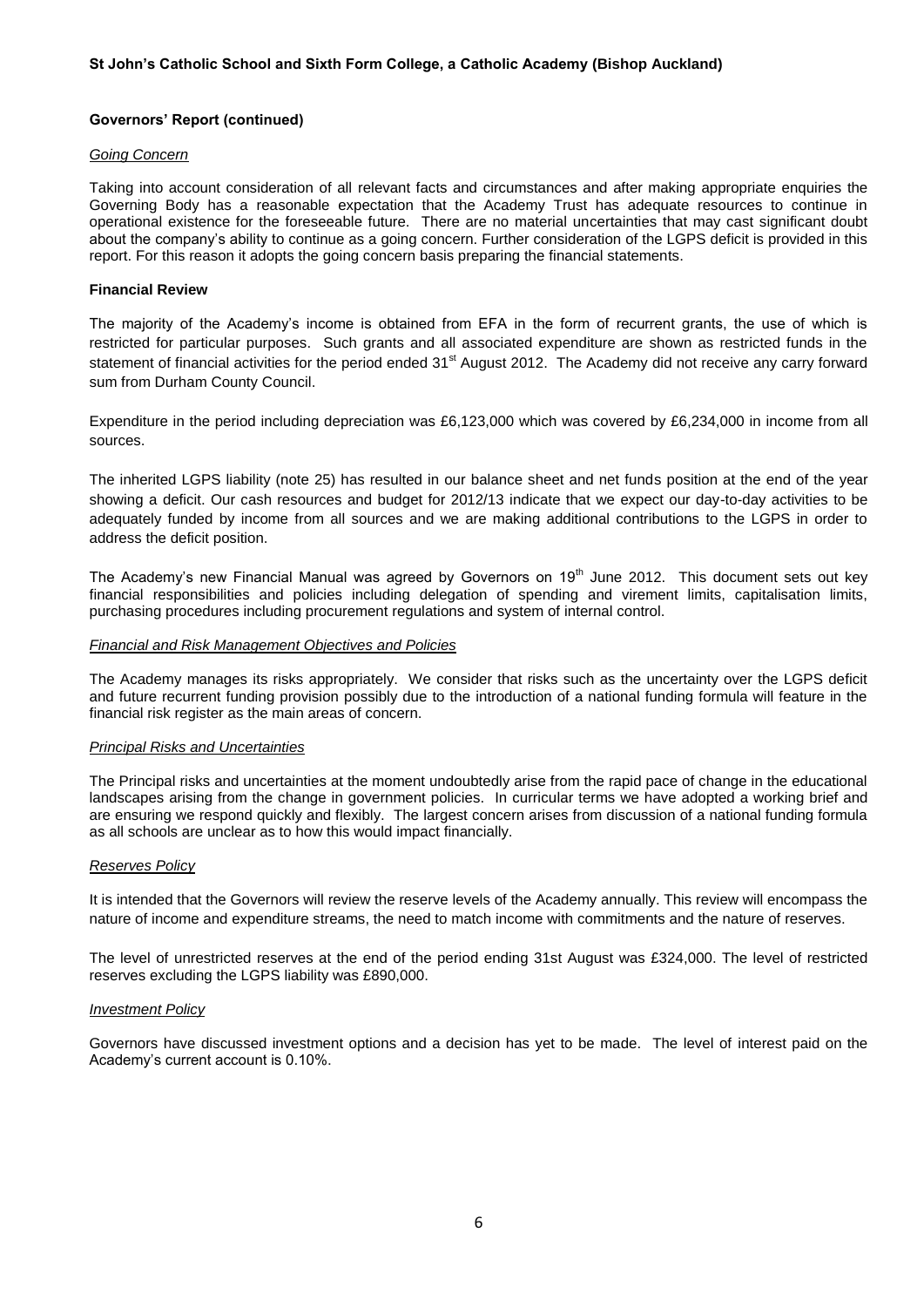### **Plans for Future Periods**

These are included in detail within the "Academy development plan", which is publically available.

### **Funds held as Custodian Trustee on behalf of others**

The Academy and its Governors do not act as the Custodian Trustees of any other Charity.

# **Auditor**

In so far as the governors are aware:

- there is no relevant audit information of which the Charitable Company's auditor is unaware; and  $\bullet$
- the governors have taken all steps that they ought to have taken to make themselves aware of any relevant audit information and to establish that the auditor is aware of that information.

Approved by order of the members of the Governing Body on…..............…. and signed on its behalf by:

**……………………………… S McMullan Chair**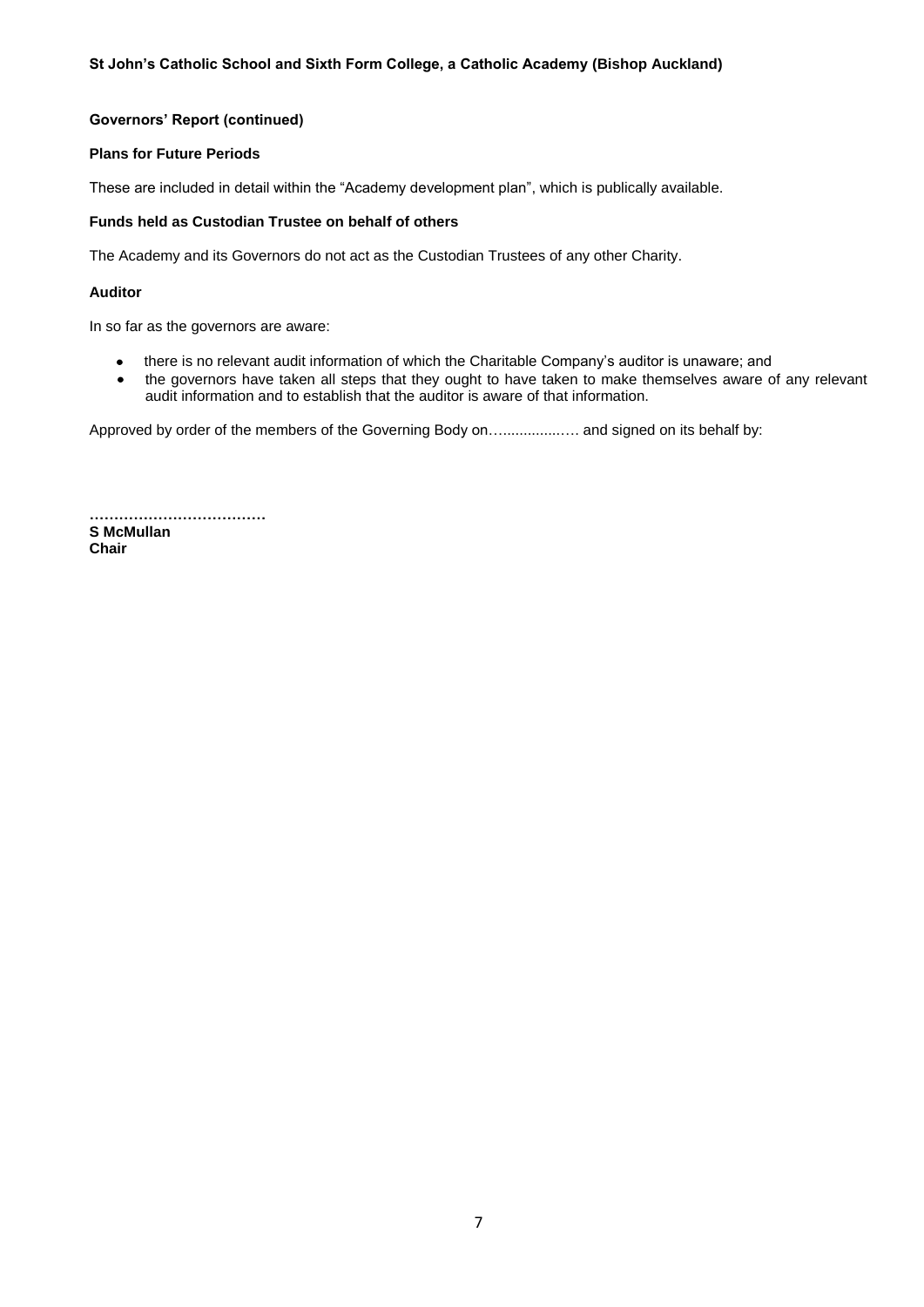# **Governance Statement**

## **Scope of Responsibility**

As governors, we acknowledge we have overall responsibility for ensuring that St John's School & Sixth Form College A Catholic Academy Trust has an effective and appropriate system of control, financial and otherwise. However such a system is designed to manage rather than eliminate the risk of failure to achieve business objectives, and can provide only reasonable and not absolute assurance against material misstatement or loss.

The governing body has delegated the day-to-day responsibility to the Headteacher, as accounting officer, for ensuring financial controls conform with the requirements of both propriety and good financial management and in accordance with the requirements and responsibilities assigned to it in the funding agreement between St John's School & Sixth Form College Trust and the Secretary of State for Education. They are also responsible for reporting to the governing body any material weaknesses or breakdowns in internal control.

#### **Governance**

The information on governance included here supplements that described in the Governors' Report and in the Statement of governors' responsibilities. The governing body has formally met 3 times during the period. Attendance during the year at meetings of the governing body was as follows:

| Governor                          | <b>Meetings attended</b> | Out of a possible |
|-----------------------------------|--------------------------|-------------------|
| R Bowron                          | 2                        | 2                 |
| W Brown                           | 3                        | 3                 |
| A Byrne                           | 3                        | 3                 |
| Rev M J Campion                   | 3                        | 3                 |
| M Cantwell                        |                          | 3                 |
| M Dunn (Staff)                    | 3                        | 3                 |
| P Giblin                          | 3                        | 3                 |
| <b>B</b> Hall                     | 2                        | 3                 |
| J Harwood                         | 3                        | 3                 |
| <b>M</b> Matthews                 | 3                        | 3                 |
| S McMullan (Chair)                | 3                        | 3                 |
| Rev B B Murphy                    | 2                        | 3                 |
| L Robinson (Resigned)             |                          |                   |
| A Smith (Staff)                   | 3                        | 3                 |
| A M Stephenson (Staff)            | 3                        | 3                 |
| Rev D Tindall                     |                          | 3                 |
| M Weetman                         | 3                        | 3                 |
| M Wood                            | 3                        | 3                 |
| G Moran (Headteacher)             | 3                        | 3                 |
| A Greensitt (Director of Finance) | 3                        | 3                 |

The Finance and General Purposes Committee is a sub-committee of the main Governing Body. Its purpose is;

- To consider all matters received relating to the financial aspects of the Academy, including approval of internal financial procedures, Financial regulations manual, purchasing and procurement including limits for tendering
- To keep under review and advise the Governing Body as necessary on the arrangements for efficient control and management of the School's financial affairs, and on the financial status of the School
- To advise and monitor termly the School's estate strategy on behalf of the Governing Body
- To consider annual estimates of income and expenditure, including the provisions for capital expenditure, prepared by the Assistant Headteacher with responsibility of finance, and make recommendations to the Governing Body.
- To liaise with the Community & Premises Committee on action to secure the future well-being and physical development of the School's assets
- To approve on behalf of the Governing Body the contractual arrangements for capital building projects and monitor the progress of these projects
- To advise the Governing Body on the establishment of trusts or companies for trading, exploitation of inventions or other relevant purposes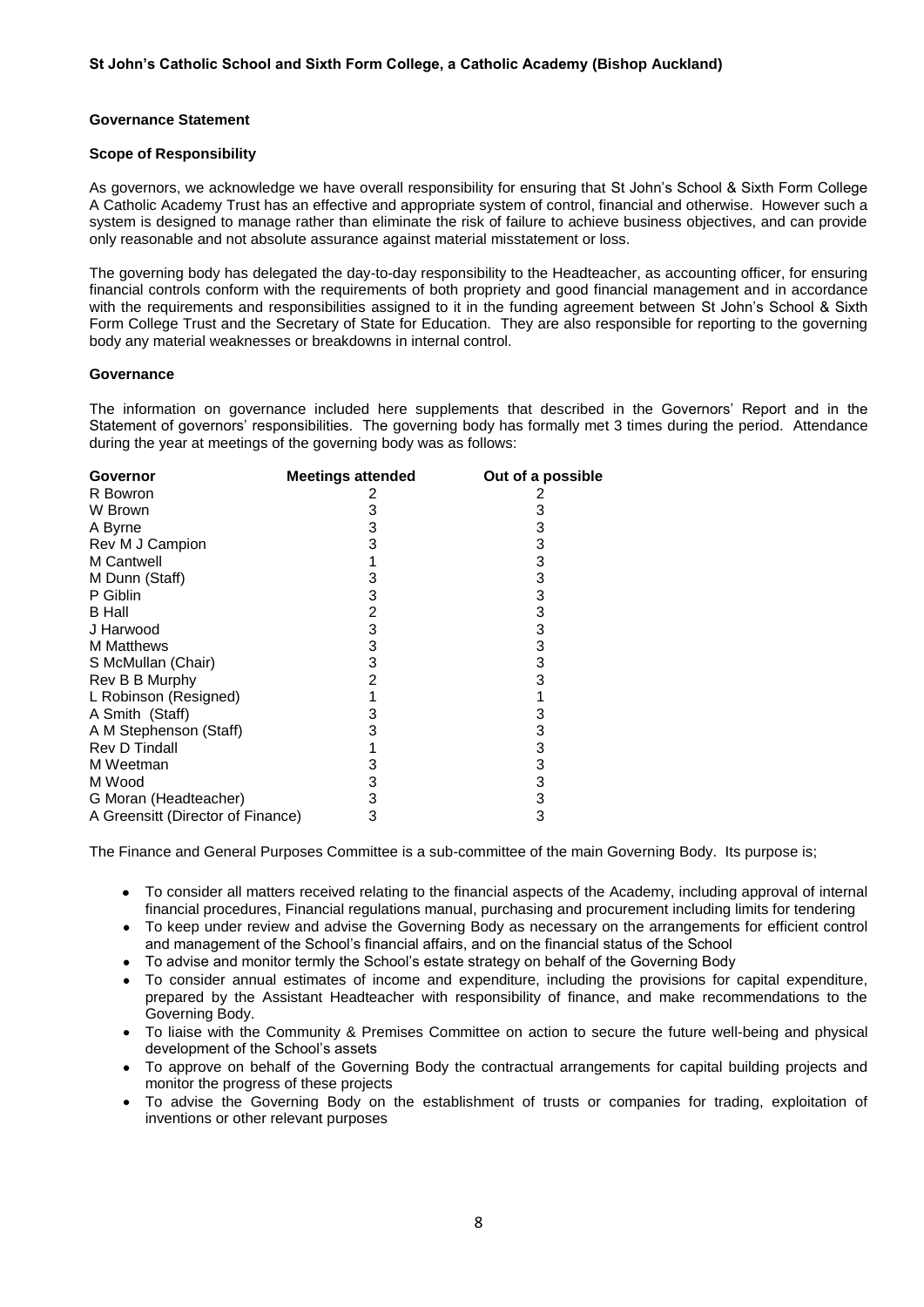# **Governance Statement (continued)**

During the year J Harwood who is a Chartered Financial Planner and Fellow of the Personal Finance Society (FPFS) was elected chairperson of the Finance sub-committee. Attendance at meetings in the period was as follows:

| Governor                          | <b>Meetings attended</b> | Out of a possible |
|-----------------------------------|--------------------------|-------------------|
| W Brown                           |                          |                   |
| A Byrne                           |                          |                   |
| Rev M J Campion                   | 0                        |                   |
| <b>M</b> Cantwell                 |                          |                   |
| J Harwood (Chairperson)           |                          |                   |
| S McMullan                        |                          |                   |
| G Moran (Headteacher)             | 2                        |                   |
| A Greensitt (Director of Finance) |                          |                   |

The Finance Meetings have been rescheduled since conversion to an Academy and now occur twice per term.

# **The Purpose of the System of Internal Control**

The system of internal control is designed to manage risk to a reasonable level rather than to eliminate all risk of failure to achieve policies, aims and objectives; it can therefore only provide reasonable and not absolute assurance of effectiveness. The system of internal control is based on an on-going process designed to identify and prioritise the risks to the achievement of academy trust policies, aims and objectives, to evaluate the likelihood of those risks being realised and the impact should they be realised, and to manage them efficiently, effectively and economically. The system of internal control has been in place in St John's Academy Trust for the period ended 31 August 2012 and up to the date of approval of the annual report and financial statements.

### **Capacity to Handle Risk**

The governing body has reviewed the key risks to which the academy trust is exposed together with the operating, financial and compliance controls that have been implemented to mitigate those risks. The governing body is of view that there is a formal on-going process for identifying, evaluating and managing the academy trust's significant risks that has been in place for the period ending 31 August 2012 and up to the date of approval of the annual report and financial statements. This process is regularly reviewed by the governing body.

### **The Risk and Control Framework**

The academy trust's system of internal financial control is based on a framework of regular management information and administrative procedures including the segregation of duties and a system of delegation and accountability. In particular, it includes:

- Comprehensive budgeting and monitoring systems with an annual budget and periodic financial reports which  $\bullet$ are reviewed and agreed by the governing body;
- Regular reviews by the Finance and General Purposes Committee of reports which indicate financial  $\bullet$ performance against the forecasts and of major purchase plans, capital works and expenditure programmes;
- Setting targets to measure financial and other performance;  $\bullet$
- Clearly defined purchasing (asset purchase or capital investment) guidelines.
- Delegation of authority and segregation of duties;
- Identification and management of risks.

The governing body has considered the need for a specific internal audit function and has decided not to appoint an internal auditor. However, the governors have appointed A Byrne, a Governor, as Responsible Officer ('RO'). The RO's role includes giving advice on financial matters and performing a range of checks on the Academy Trust's financial systems. The appointed RO has been supported in this role by our external accountants. The visits of the RO have not found any material control issues, but have resulted in a number of recommendations that have been implemented.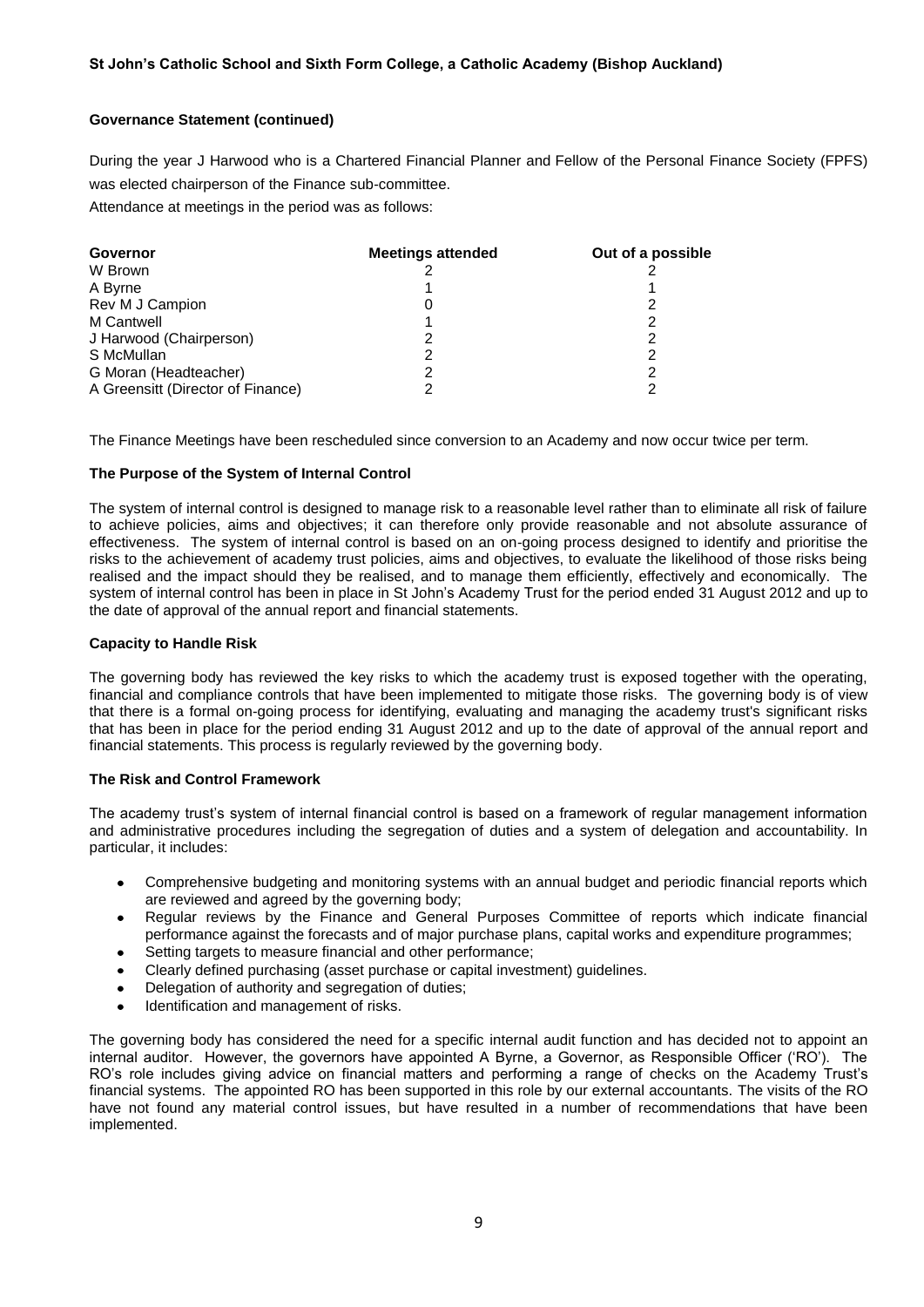# **Governance Statement (continued)**

# **Review of Effectiveness**

As accounting officer, the Headteacher has responsibility for reviewing the effectiveness of the system of internal control. During the year in question the review has been informed by:

- The Director of Finance  $\bullet$
- The work of the Responsible Officer;  $\bullet$
- The work of the external auditor;  $\bullet$
- The financial management and governance self-assessment process;  $\bullet$
- The work of the managers and finance team within the academy trust who have responsibility for the  $\bullet$ development and maintenance of the internal control framework

Approved by order of the members of the Governing Body on …….........…….and signed on its behalf by:

**………………………….. ………………………….. S McMullan G Moran**

**Accounting Officer**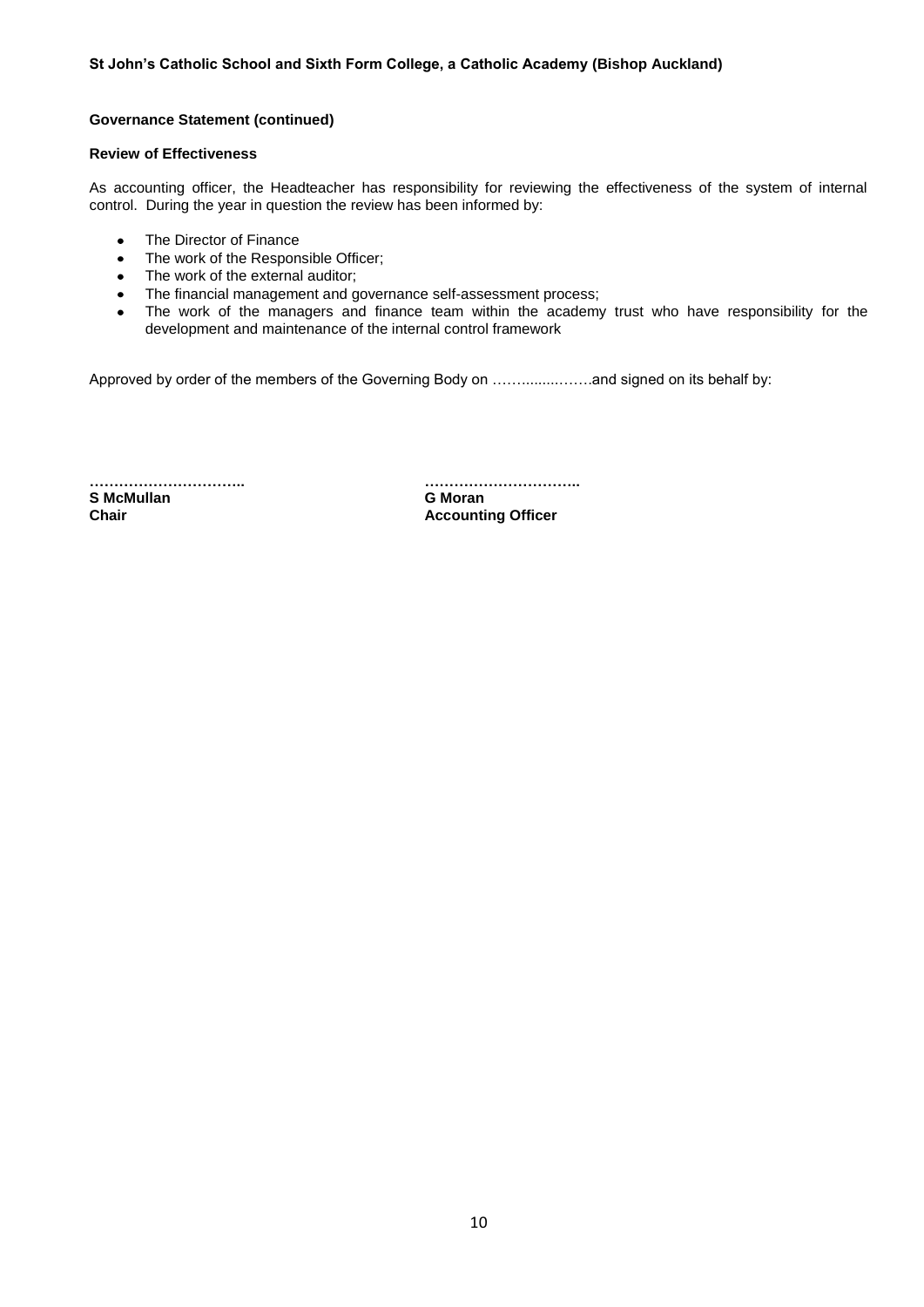#### **Statement on Regularity, Propriety and Compliance**

As accounting officer of St John's Catholic School and Sixth Form College, a Catholic Academy (Bishop Auckland) I have considered my responsibility to notify the academy trust governing body and the Education Funding Agency of material irregularity, impropriety and non-compliance with EFA terms and conditions of funding, under the funding agreement in place between the academy trust and the Secretary of State. As part of my consideration I have had due regard to the requirements of the Academies Financial Handbook.

I confirm that I and the academy trust governing body are able to identify any material irregular or improper use of funds by the academy trust, or material non-compliance with the terms and conditions of funding under the academy trust's funding agreement and the Academies Financial Handbook.

I confirm that no instances of material irregularity, impropriety or funding non-compliance have been discovered to date.

**…………………………..**

**G Moran Accounting Officer**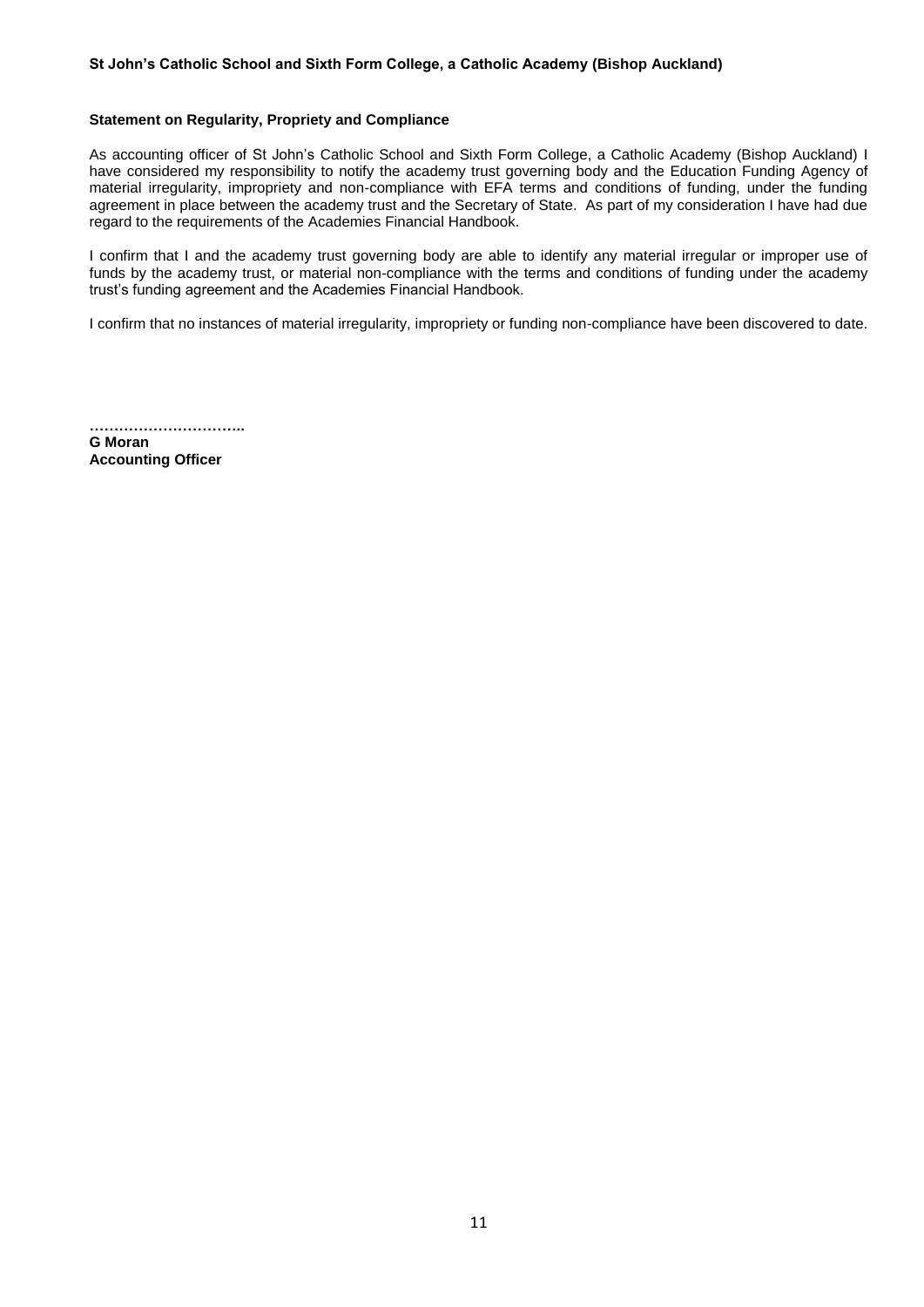#### **Statement of Governors' Responsibilities**

The governors (who act as trustees for charitable activities and are also directors of St John's Catholic School and Sixth Form College, a Catholic Academy for the purposes of company law) are responsible for preparing the Governors' Report and the financial statements in accordance with applicable law, United Kingdom Accounting Standards (United Kingdom Generally Accepted Accounting Practice) and the Annual Accounts Direction issued by the Education Funding Agency.

Company law requires the governors to prepare financial statements for each financial period, which give a true and fair view of the state of affairs of the academy and of the incoming resources and application of resources, including the income and expenditure, of the academy for the period. In preparing these financial statements, the governors are required to:

- select suitable accounting policies and then apply them consistently;  $\bullet$
- observe the methods and principles in the Charities SORP;  $\bullet$
- make judgements and estimates that are reasonable and prudent;
- state whether applicable UK Accounting Standards have been followed, subject to any material departures disclosed and explained in the financial statements;
- prepare the financial statements on the going concern basis unless it is inappropriate to presume that the academy will continue in operation.

The governors are responsible for keeping adequate accounting records that are sufficient to show and explain the academy's transactions and disclose with reasonable accuracy at any time the financial position of the academy and enable them to ensure that the financial statements comply with the Companies Act 2006. They are also responsible for safeguarding the assets of the academy and hence for taking reasonable steps for the prevention and detection of fraud and other irregularities.

The governors are responsible for ensuring that in its conduct and operation the academy applies financial and other controls which conform to the requirements both of propriety and good financial management. They are also responsible for ensuring that grants received from the Young People's Learning Agency, Education Funding Agency and Department for Education have been applied for the purposes intended.

In so far as the governors are aware:

- there is no relevant audit information of which the academy's auditor is unaware; and  $\bullet$
- the governors have taken all steps that they ought to have taken to make themselves aware of any relevant audit information and to establish that the auditor is aware of that information.

The governors are responsible for the maintenance and integrity of the corporate and financial information included on the academy's website. Legislation in the United Kingdom governing the preparation and dissemination of financial statements may differ from legislation in other jurisdictions.

Approved by order of the members of the Governing Body on…................…. and signed on its behalf by:

**……………………………… S McMullan Chair**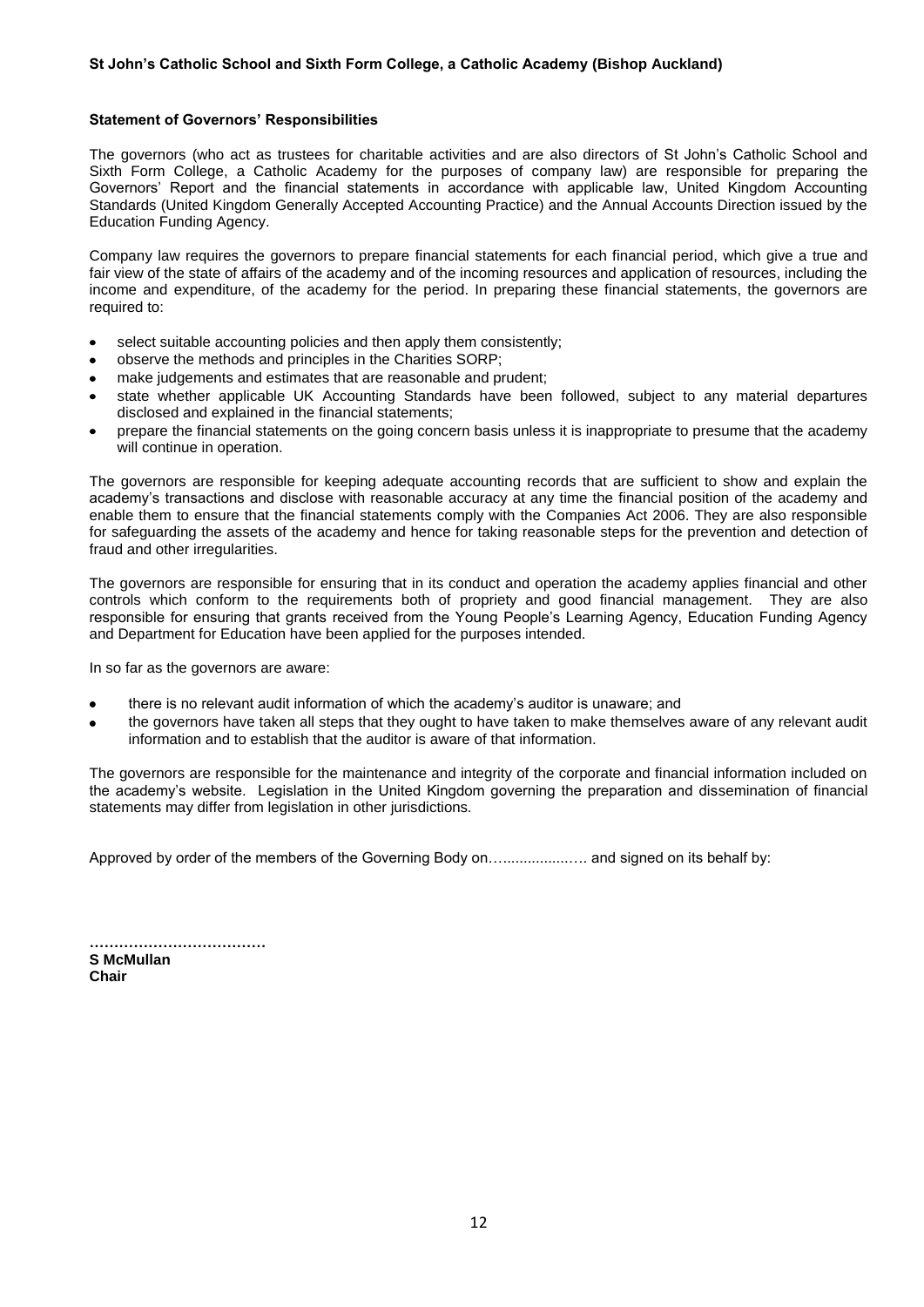# **Independent Auditor's Report to the Members of St John's Catholic School and Sixth Form College, a Catholic Academy**

We have audited the financial statements of St John's Catholic School and Sixth Form College, a Catholic Academy (Bishop Auckland) for the period ended 31 August 2012 which comprise the Statement of Financial Activities, the Balance Sheet, the Cash Flow Statement and the related notes. The financial reporting framework that has been applied in their preparation is applicable law, United Kingdom Accounting Standards (United Kingdom Generally Accepted Accounting Practice) and the Annual Accounts Direction 2011/12 issued by the Education Funding Agency.

This report is made solely to the academy trust's members, as a body, in accordance with Chapter 3 of Part 16 of the Companies Act 2006. Our audit work has been undertaken so that we might state to the academy trust's members those matters we are required to state to them in an auditor's report and for no other purpose. To the fullest extent permitted by law, we do not accept or assume responsibility to anyone other than the academy trust and its members as a body, for our audit work, for this report, or for the opinions we have formed.

# **Respective responsibilities of governors and auditor**

As explained more fully in the Statement of Governors' Responsibilities the governors (who are also the directors of the academy trust for the purposes of company law) are responsible for the preparation of the financial statements and for being satisfied that they give a true and fair view.

Our responsibility is to audit and express an opinion on the financial statements in accordance with applicable law and International Standards on Auditing (UK and Ireland). Those standards require us to comply with the Auditing Practices Board's (APB's) Ethical Standards for Auditors.

# **Scope of the audit of the financial statements**

An audit involves obtaining evidence about the amounts and disclosures in the financial statements sufficient to give reasonable assurance that the financial statements are free from material misstatement, whether caused by fraud or error. This includes an assessment of: whether the accounting policies are appropriate to the academy trust's circumstances and have been consistently applied and adequately disclosed; the reasonableness of significant accounting estimates made by the governors; and the overall presentation of the financial statements. In addition, we read all the financial and non-financial information in the Governors' Report to identify material inconsistencies with the audited financial statements. If we become aware of any apparent material misstatements or inconsistencies we consider the implications for our report.

# **Opinion on financial statements**

In our opinion the financial statements:

- give a true and fair view of the state of the academy trust's affairs as at 31 August 2012, and of its incoming resources and application of resources, including its income and expenditure, for the period then ended;
- have been properly prepared in accordance with United Kingdom Generally Accepted Accounting Practice; and
- have been prepared in accordance with the requirements of the Companies Act 2006 and the Annual Accounts Direction 2011/12 issued by the Education Funding Agency.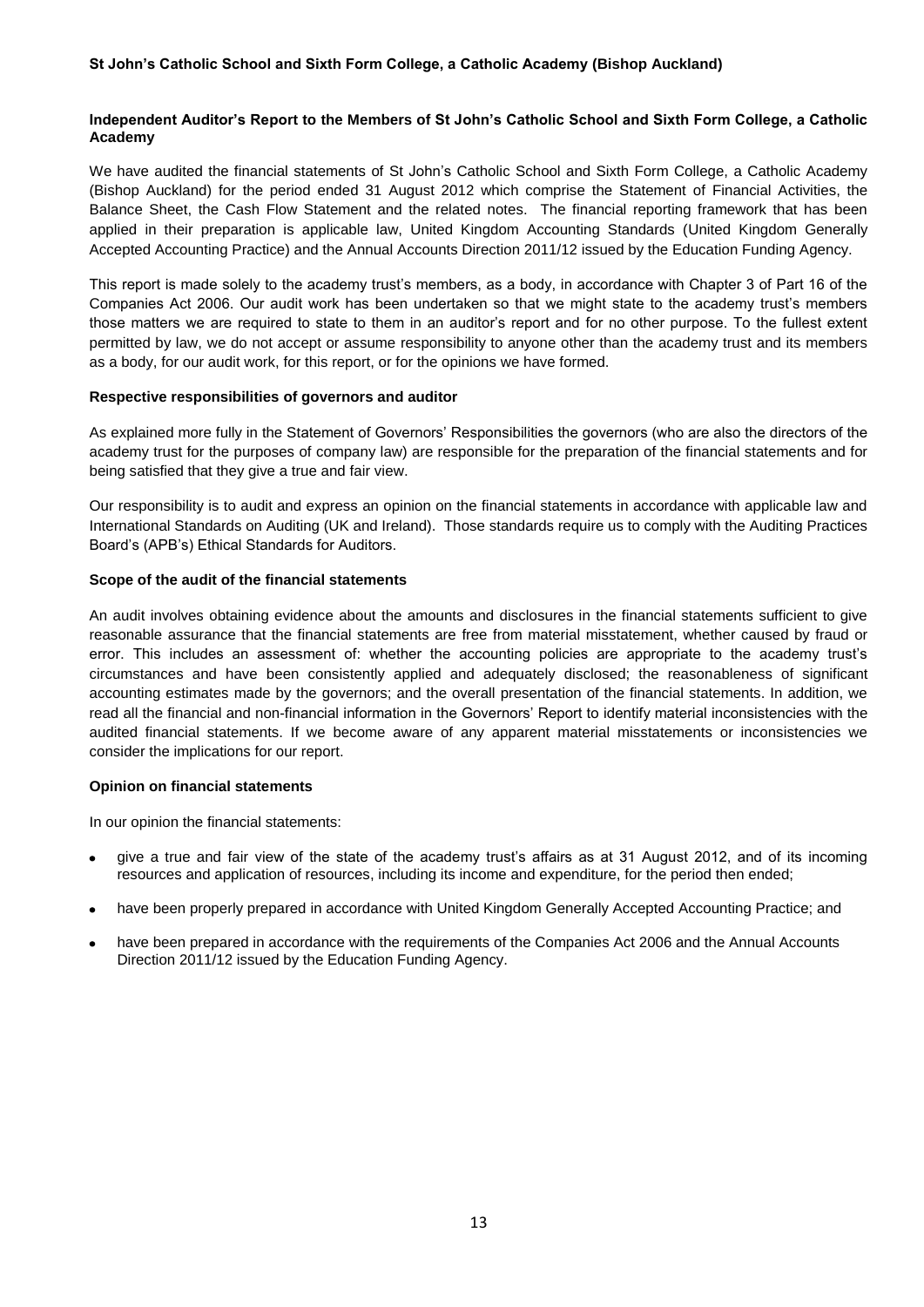# **Independent Auditor's Report to the Members of St John's Catholic School and Sixth Form College**

## **Opinion on other matter prescribed by the Companies Act 2006**

In our opinion the information given in the Governors' Annual Report for the financial period for which the financial statements are prepared is consistent with the financial statements.

## **Matters on which we are required to report by exception**

We have nothing to report in respect of the following matters where the Companies Act 2006 requires us to report to you if, in our opinion:

- adequate accounting records have not been kept or returns adequate for our audit have not been received from branches not visited by us; or
- the financial statements are not in agreement with the accounting records and returns; or
- certain disclosures of governors' remuneration specified by law are not made; or
- we have not received all the information and explanations we require for our audit.

**Graham Fitzgerald BA FCA (Senior Statutory Auditor)** 10 Evolution **for and behalf of Evolution Audit LLP** Municipal Audit Audit Audit Audit Audit Audit Audit Audit Audit Audit Audit Audit Audit Audit Audit Audit Audit Audit Audit Audit Audit Audit Audit Audit Audit Audit Audit Audit Audi

**Chartered Accountants** TS22 5TB **Statutory Auditor**

Wynyard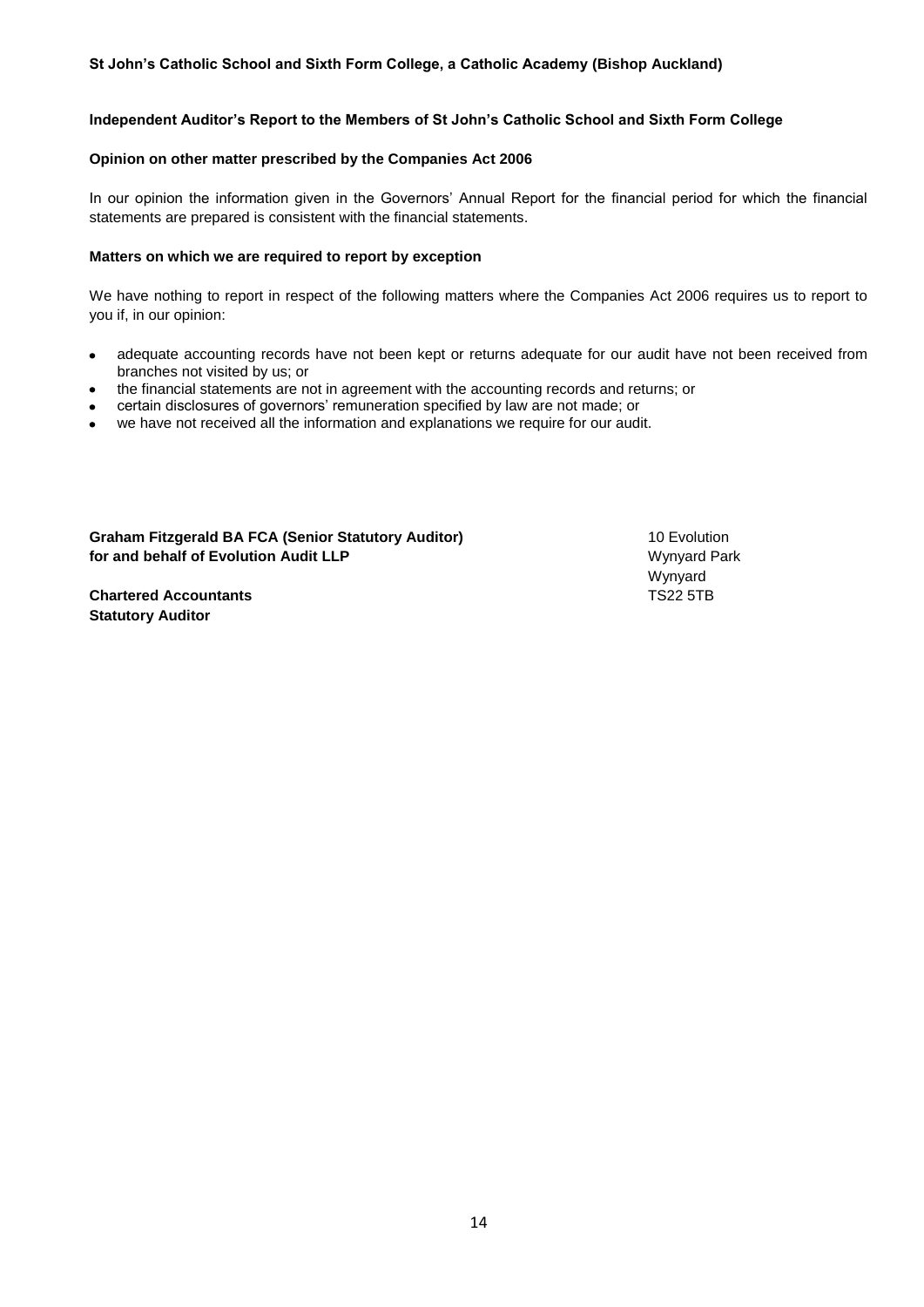# **Independent Reporting Accountant's Assurance Report on Regularity to St John's Catholic School and Sixth Form College, a Catholic Academy (Bishop Auckland) and the Education Funding Agency**

In accordance with the terms of our engagement letter dated 30 October 2012 and further to the requirements of the Education Funding Agency (EFA) as included in the Academies: Accounts Direction 2011/12, we have carried out an engagement to obtain limited assurance about whether the expenditure disbursed and income received by St John's Catholic School and Sixth Form College during the period 1 February 2012 to 31 August 2012 have been applied to the purposes identified by Parliament and the financial transactions conform to the authorities which govern them.

This report is made solely to St John's Catholic School and Sixth Form College, a Catholic Academy (Bishop Auckland) and the EFA in accordance with the terms of our engagement letter. Our work has been undertaken so that we might state to the St John's Catholic School and Sixth Form College and the EFA those matters we are required to state in a report and for no other purpose. To the fullest extent permitted by law, we do not accept or assume responsibility to anyone other than the St John's Catholic School and Sixth Form College and the EFA, for our work, for this report, or for the conclusion we have formed.

# **Respective responsibilities of St John's Catholic School and Sixth Form College, a Catholic Academy (Bishop Auckland) accounting officer and the reporting accountant**

The accounting officer is responsible, under the requirements of St John's Catholic School and Sixth Form College, a Catholic Academy (Bishop Auckland) funding agreement with the Secretary of State for Education dated 28 November 2011 and the Academies Financial Handbook as published by DfES in 2006, for ensuring that expenditure disbursed and income received is applied for the purposes intended by Parliament and the financial transactions conform to the authorities which govern them.

Our responsibilities for this engagement are established in the United Kingdom by our profession's ethical guidance and are to obtain limited assurance and report in accordance with our engagement letter and the requirements of the Academies: Accounts Direction 2011/12. We report to you whether anything has come to our attention in carrying out our work which suggests that in all material respects, expenditure disbursed and income received during the period 1 February 2012 to 31 August 2012 have not been applied to purposes intended by Parliament or that the financial transactions do not conform to the authorities which govern them.

# **Approach**

We conducted our engagement in accordance with the Academies: Accounts Direction 2011/12 issued by the EFA. We performed a limited assurance engagement as defined in our engagement letter.

The objective of a limited assurance engagement is to perform such procedures as to obtain information and explanations in order to provide us with sufficient appropriate evidence to express a negative conclusion on regularity.

A limited assurance engagement is more limited in scope than a reasonable assurance engagement and consequently does not enable us to obtain assurance that we would become aware of all significant matters that might be identified in a reasonable assurance engagement. Accordingly, we do not express a positive opinion.

Our engagement includes examination, on a test basis, of evidence relevant to the regularity and propriety of the academy trust's income and expenditure.

In the course of our work, nothing has come to our attention which suggests that in all material respects the expenditure disbursed and income received during the period 1 February 2012 to 31 August 2012 has not been applied to purposes intended by Parliament and the financial transactions do not conform to the authorities which govern them.

**Evolution Audit LLP** 10 Evolution **Chartered Accountants Windows 2008 12 and 2009 12 and 2009 12 and 2009 12 and 2009 12 and 2009 12 and 2009 12 and 2009 12 and 2009 12 and 2009 12 and 2009 12 and 2009 12 and 2009 12 and 2009 12 and 2009 12 and 2009 12 a** 

Wynyard TS22 5TB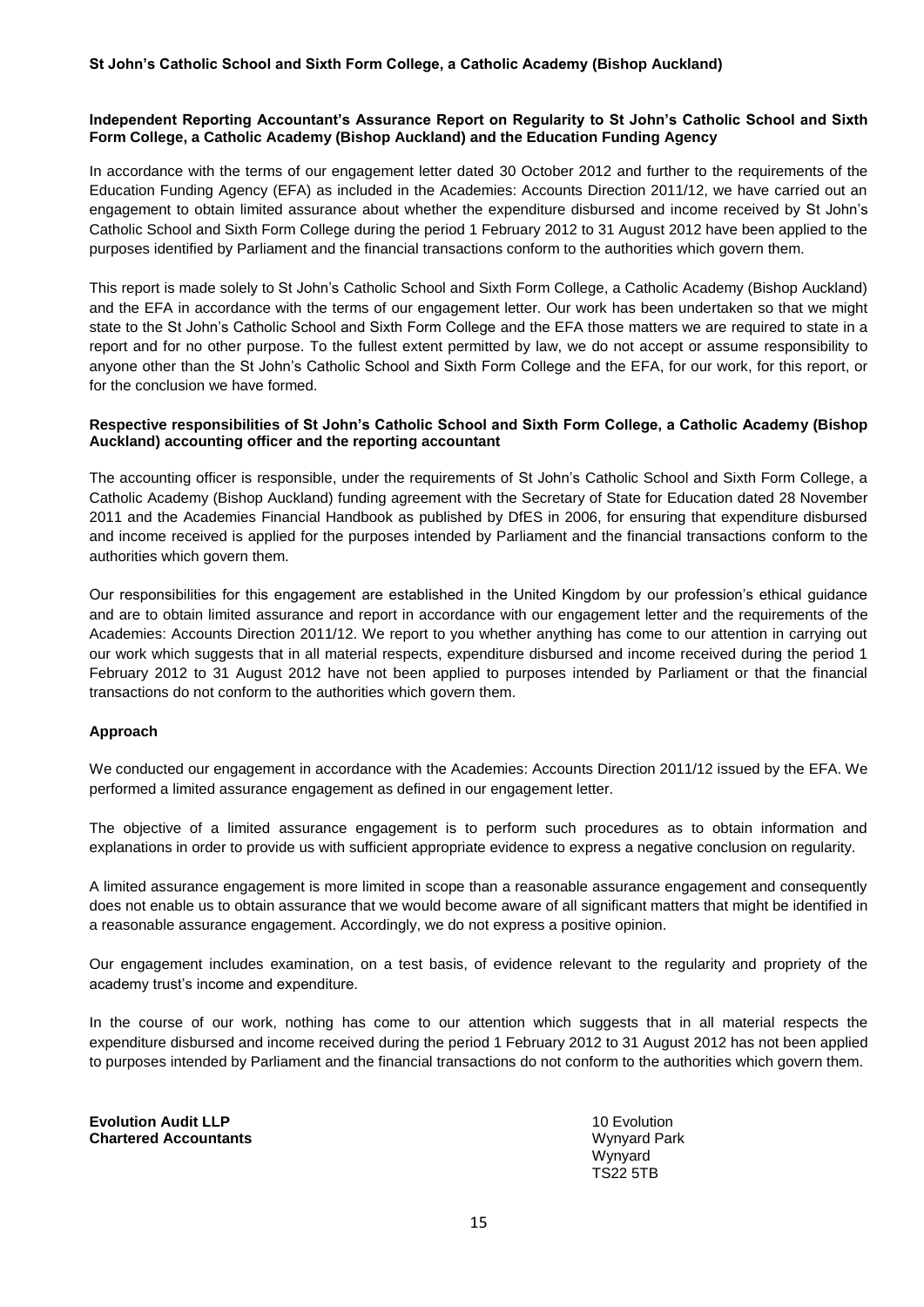# **Statement of Financial Activities for the Period Ended 31 August 2012 (including Income and Expenditure Account and Statement of Total Recognised Gains and Losses)**

|                                                                                             | <b>Note</b>    | Unrestricted<br>Funds<br>£000 | Restricted<br>General<br>Funds<br>£000 | Restricted<br>Fixed<br><b>Asset Funds</b><br>£000 | <b>Total</b><br>2012<br>£000 |
|---------------------------------------------------------------------------------------------|----------------|-------------------------------|----------------------------------------|---------------------------------------------------|------------------------------|
| <b>Incoming resources</b>                                                                   |                |                               |                                        |                                                   |                              |
| Incoming resources from generated funds:                                                    |                |                               |                                        |                                                   |                              |
| Transfer on conversion                                                                      | 27             | 341                           | (994)                                  | 801                                               | 148                          |
| Activities for generating funds                                                             | 3              | 423                           |                                        |                                                   | 423                          |
| Investment income<br>Incoming resources from charitable<br>activities:                      | 4              | 1                             |                                        |                                                   | 1                            |
| Funding for the Academy's educational                                                       |                |                               |                                        |                                                   |                              |
| operations                                                                                  | 5              |                               | 5,504                                  | 306                                               | 5,810                        |
| <b>Total incoming resources</b>                                                             |                | 765                           | 4,510                                  | 1,107                                             | 6,382                        |
| <b>Resources expended</b><br>Cost of generating funds:                                      |                |                               |                                        |                                                   |                              |
| Fundraising activity<br>Charitable activities:                                              | $\overline{7}$ | 441                           | 74                                     |                                                   | 515                          |
| Academy's educational operations                                                            | 8              |                               | 5,553                                  | 90                                                | 5.643                        |
| Governance costs                                                                            | 9              |                               | 55                                     |                                                   | 55                           |
| <b>Total resources expended</b>                                                             | 6              | 441                           | 5,682                                  | 90                                                | 6,213                        |
| Net incoming resources before<br>transfers                                                  |                | 324                           | (1, 172)                               | 1,017                                             | 169                          |
| Gross transfers between funds                                                               | 17             |                               | 215                                    | (215)                                             |                              |
| Net income for the year                                                                     |                | 324                           | (957)                                  | 802                                               | 169                          |
| Other recognised gains and losses<br>Actuarial losses on defined benefit pension<br>schemes | 25             |                               | (255)                                  |                                                   | (255)                        |
|                                                                                             |                |                               |                                        |                                                   |                              |
| Net movement in funds                                                                       |                | 324                           | (1, 212)                               | 802                                               | (86)                         |
| <b>Reconciliation of funds</b><br>Funds brought forward to 1 December<br>2011               |                |                               |                                        |                                                   |                              |
| Funds carried forward at 31 August                                                          |                | 324                           |                                        |                                                   |                              |
| 2012                                                                                        |                |                               | (1, 212)                               | 802                                               | (86)                         |

All of the academy's activities derive from acquisitions in the current financial period.

A statement of Total Recognised Gains and Losses is not required as all gains and losses are included in the Statement of Financial Activities.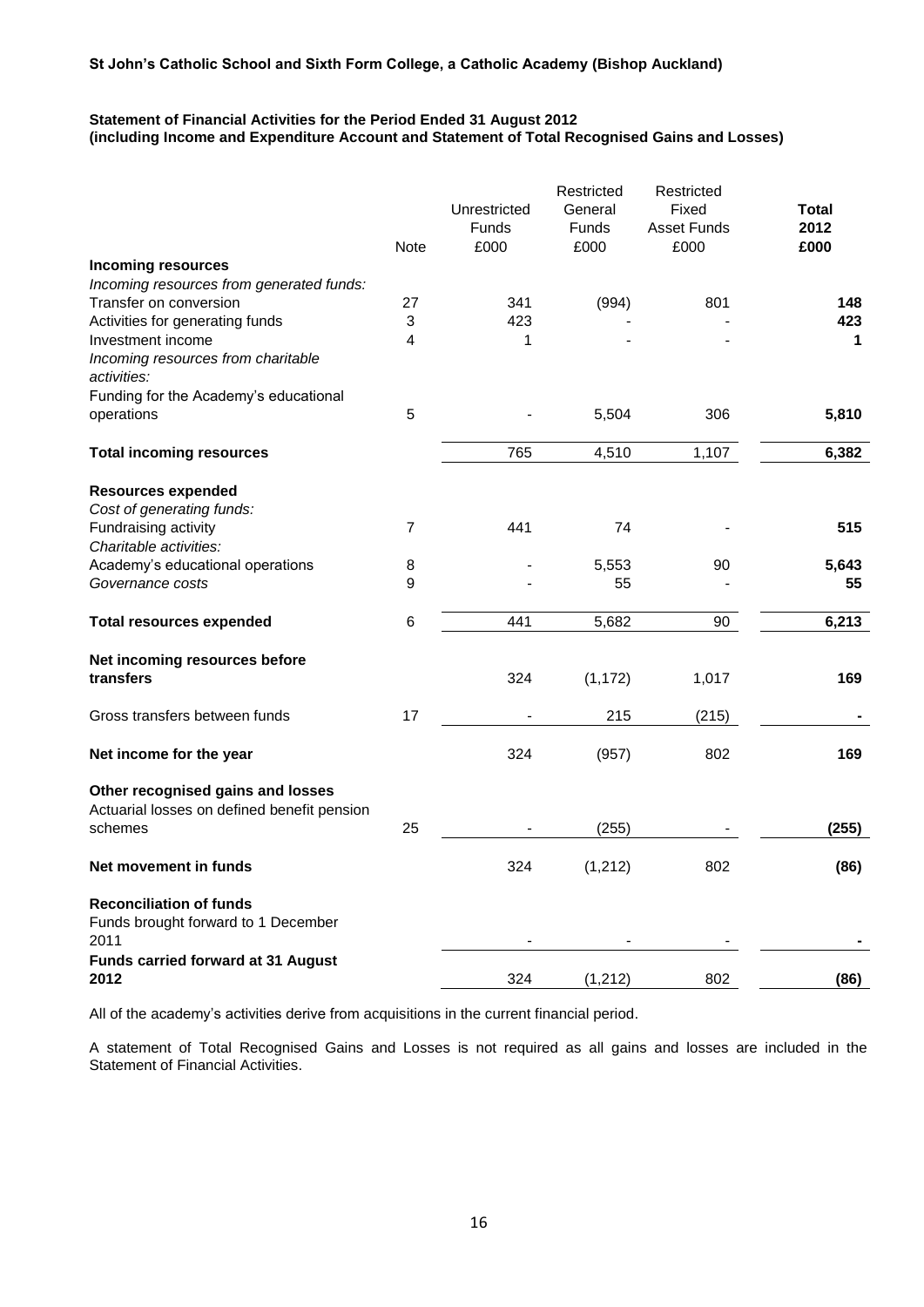# **Balance Sheet as at 31 August 2012**

|                                                | <b>Note</b> | 2012<br>£000 | 2012<br>£000 |
|------------------------------------------------|-------------|--------------|--------------|
| <b>Fixed assets</b>                            |             |              |              |
| Tangible assets                                | 13          |              | 802          |
|                                                |             |              |              |
| <b>Current assets</b>                          |             |              |              |
| <b>Debtors</b>                                 | 14          | 394          |              |
| Cash at bank and in hand                       |             | 753          |              |
|                                                |             | 1,147        |              |
| Creditors: Amounts falling due within one year | 15          | (735)        |              |
| Net current assets                             |             |              | 412          |
| Total assets less current liabilities          |             |              | 1,214        |
| Net assets excluding pension liability         |             |              |              |
| Pension scheme liability                       | 25          |              | (1,300)      |
| Net assets including pension liability         |             |              | (86)         |
| Funds of the academy:                          |             |              |              |
| <b>Restricted funds</b>                        |             |              |              |
| Fixed asset fund                               | 17          |              | 802          |
| General fund                                   | 17          |              | 88           |
| Pension reserve                                | 17          |              | (1, 300)     |
| <b>Total restricted funds</b>                  |             |              | (410)        |
| <b>Unrestricted funds</b>                      | 17          |              | 324          |
| <b>Total funds</b>                             |             |              | (86)         |
|                                                |             |              |              |

The financial statements on pages 16 to 38 were approved by the governors, and authorised for issue on ……………………2012 and are signed on their behalf by:

**…………………………. S McMullan Chair**

Company Limited by Guarantee Registration Number 07835950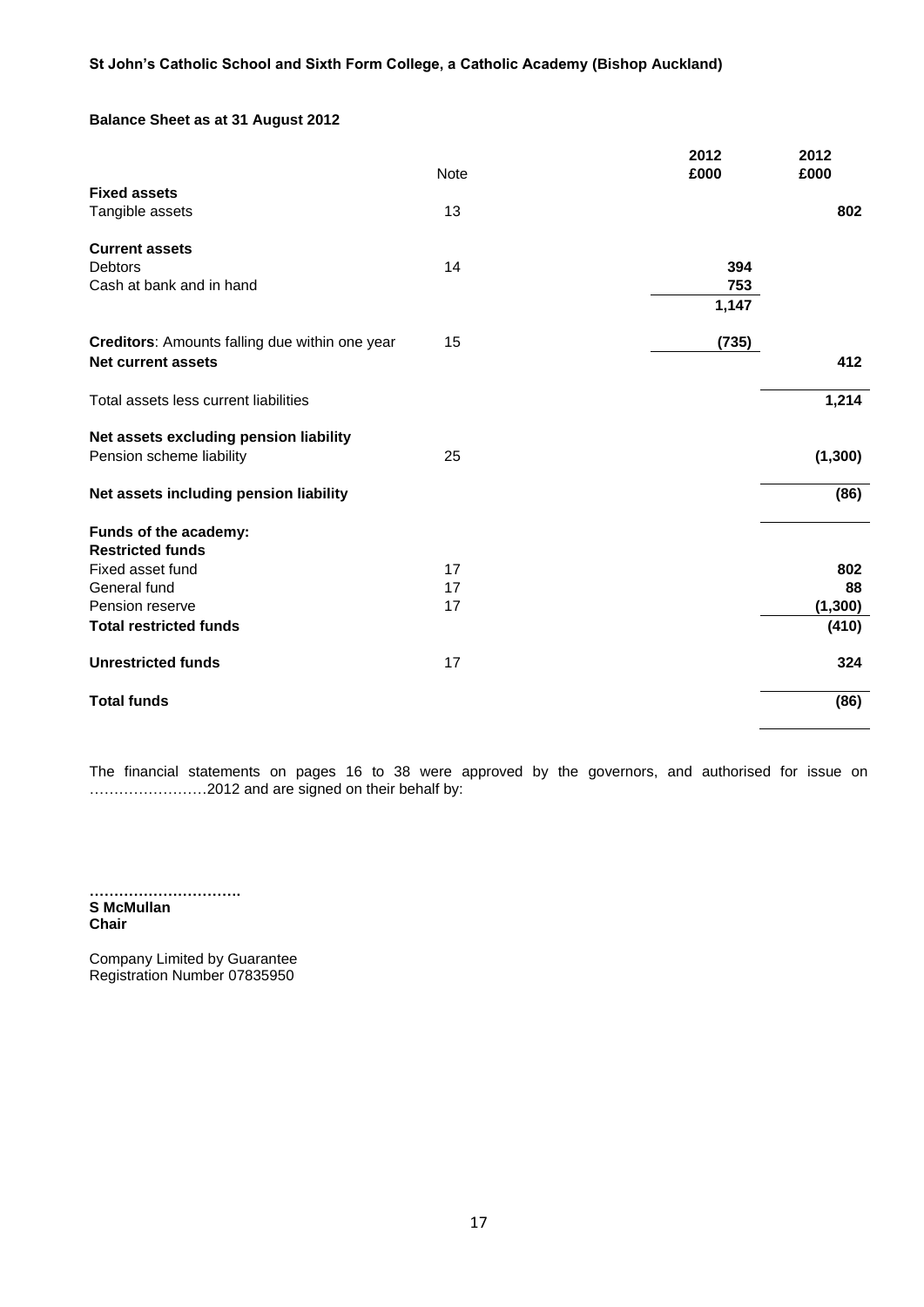# **Cash Flow Statement for the Period Ended 31 August 2012**

| <b>Note</b> | 2012<br>£000 |
|-------------|--------------|
| 20          | 196          |
| 21          | 1            |
| 22          | 215          |
| 27          | 341          |
| 23          | 753          |
|             |              |
|             | 753          |
|             |              |

All of the cash flows are derived from acquisitions in the current financial period.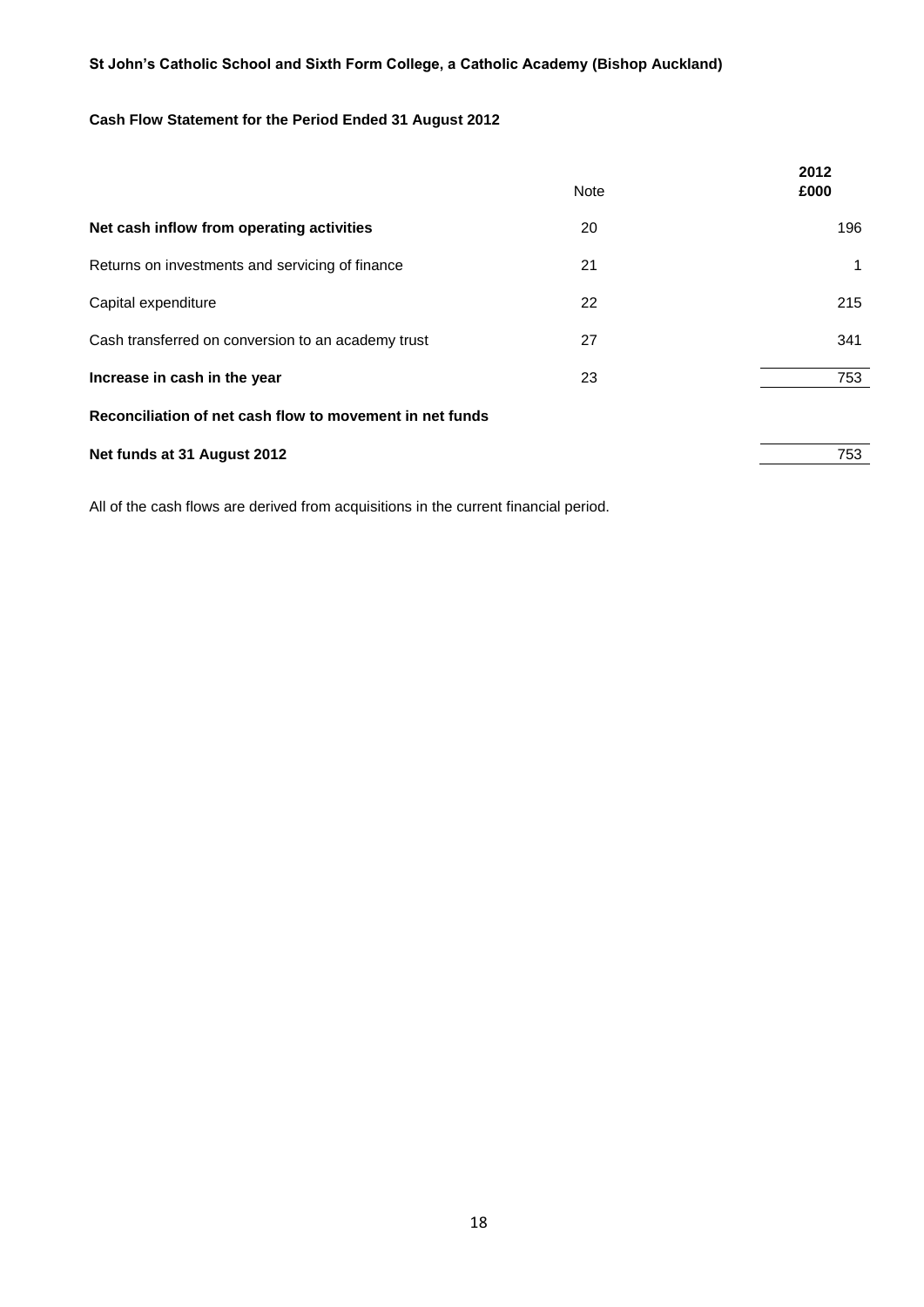#### **Notes to the Financial Statements for the Period Ended 31 August 2012**

#### **1 Accounting Policies**

#### **Basis of Preparation**

The financial statements have been prepared under the historical cost convention in accordance with applicable United Kingdom Accounting Standards, the Charity Commission 'Statement of Recommended Practice: Accounting and Reporting by Charities' ('SORP 2005'), the Annual Academies Accounts Direction issued by the Education Funding Agency and the Companies Act 2006. A summary of the principal accounting policies, which have been applied consistently, except where noted, is set out below.

#### **Going Concern**

The governors assess whether the use of going concern is appropriate i.e. whether there are any material uncertainties related to events or conditions that may cast significant doubt on the ability of the academy to continue as a going concern. The governors make this assessment in respect of a period of one year from the date of approval of the financial statements. Our balance sheet is in deficit due to the inclusion of the LGPS liability, we draw your attention to the cash reserves held by the Academy as well as the balances held in restricted general and unrestricted reserves.

#### **Incoming Resources**

All incoming resources are recognised when the academy has entitlement to the funds, certainty of receipt and the amount can be measured with sufficient reliability.

#### **Grants receivable**

Grants are included in the statement of financial activities on a receivable basis. The balance of income received for specific purposes but not expended during the period is shown in the relevant funds on the balance sheet. Where income is received in advance of entitlement of receipt its recognition is deferred and included in creditors as deferred income. Where entitlement occurs before income is received, the income is accrued.

#### **Sponsorship income**

Sponsorship income provided to the academy which amounts to a donation is recognised in the statement of financial activities in the period in which it is receivable, where there is certainty of receipt

#### **Donations**

Donations are recognised on a receivable basis where there is certainty of receipt and the amount can be reliably measured.

#### **Other income**

Other income, including the hire of facilities, is recognised in the period it is receivable and to the extent the goods have been provided or on completion of the service.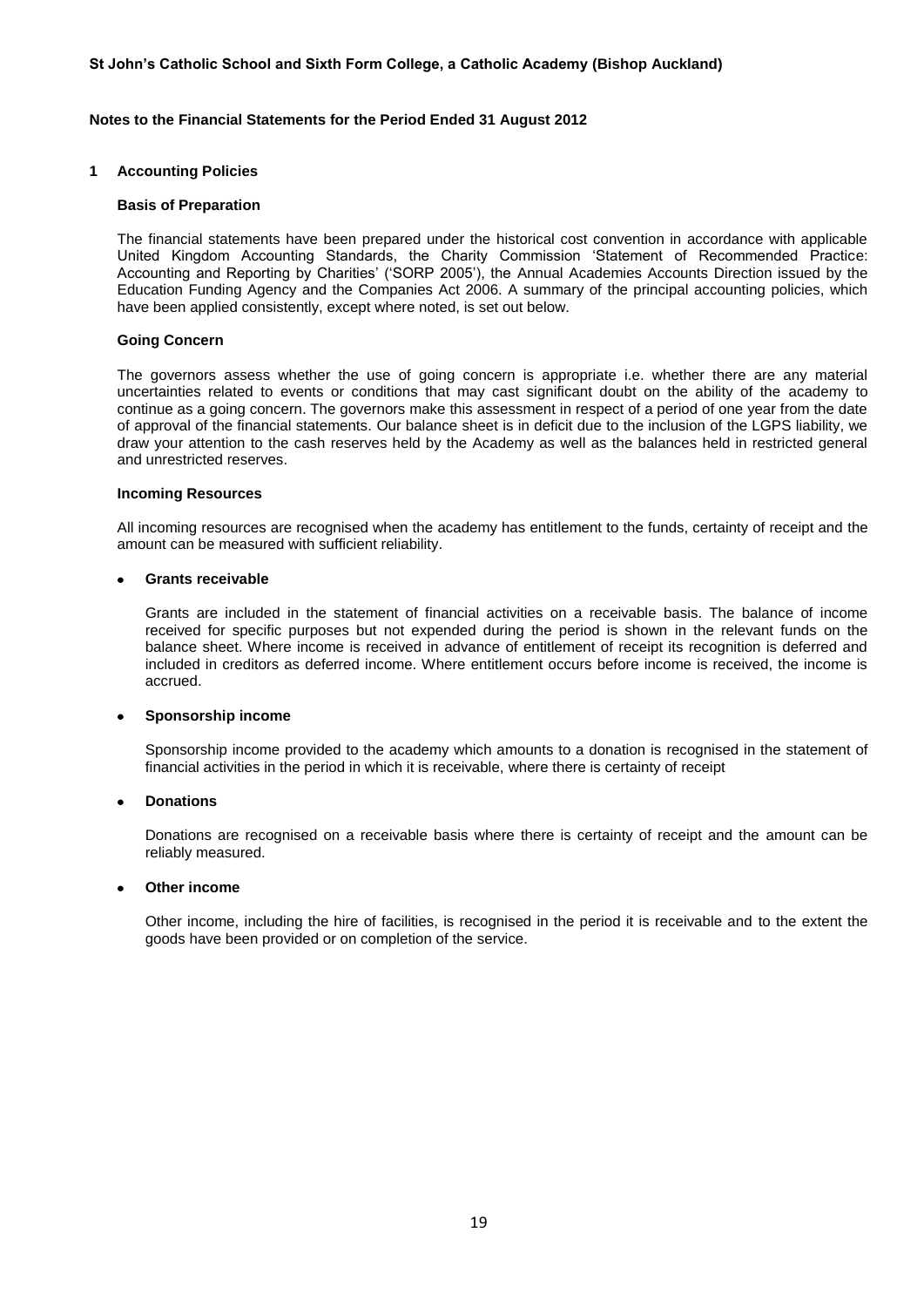#### **Notes to the Financial Statements for the Period Ended 31 August 2012 (continued)**

#### **1 Accounting Policies (continued)**

#### **Donated services and gifts in kind**

The value of donated services and gifts in kind provided to the academy are recognised at an estimate of their gross value in the period in which they are receivable as incoming resources, where the benefit to the academy can be reliably measured. An equivalent amount is included as expenditure under the relevant heading in the statement of financial activities, except where the gift in kind was a fixed asset in which case the amount is included in the appropriate fixed asset category and depreciated over the useful economic life in accordance with academy's policies.

#### **Resources Expended**

All expenditure is recognised in the period in which a liability is incurred and has been classified under headings that aggregate all costs related to that category. Where costs cannot be directly attributed to particular headings they have been allocated on a basis consistent with the use of resources, with central staff costs allocated on the basis of time spent, and depreciation charges allocated on the portion of the asset's use. Other support costs are allocated based on the spread of staff costs.

#### **Costs of generating funds**  $\bullet$

These are costs incurred in attracting voluntary income, and those incurred in trading activities that raise funds.

#### **Charitable activities**

These are costs incurred on the academy's educational operations.

#### **Governance costs**

These include the costs attributable to the academy's compliance with constitutional and statutory requirements, including audit, strategic management and governor's meetings and reimbursed expenses.

All resources expended are inclusive of irrecoverable VAT.

#### **Conversion to an Academy**

The conversion from a state maintained school to an academy trust involved the transfer of identifiable assets and liabilities and the operation of the school for £nil consideration and has been accounted for under the acquisition accounting method.

The assets and liabilities transferred on conversion from St John's Catholic School and Sixth Form College to an academy trust have been valued at their fair value being a reasonable estimate of the current market value that the governors would expect to pay in an open market for an equivalent item. Their fair value is in accordance with the accounting policies set out for St John's Catholic School and Sixth Form College, a Catholic Academy. The amounts have been recognised under the appropriate balance sheet categories, with a corresponding amount recognised in voluntary income as net income in the statement of financial activities and analysed under unrestricted funds, restricted general funds and restricted fixed asset funds. Further details of the transaction are set out in note 27.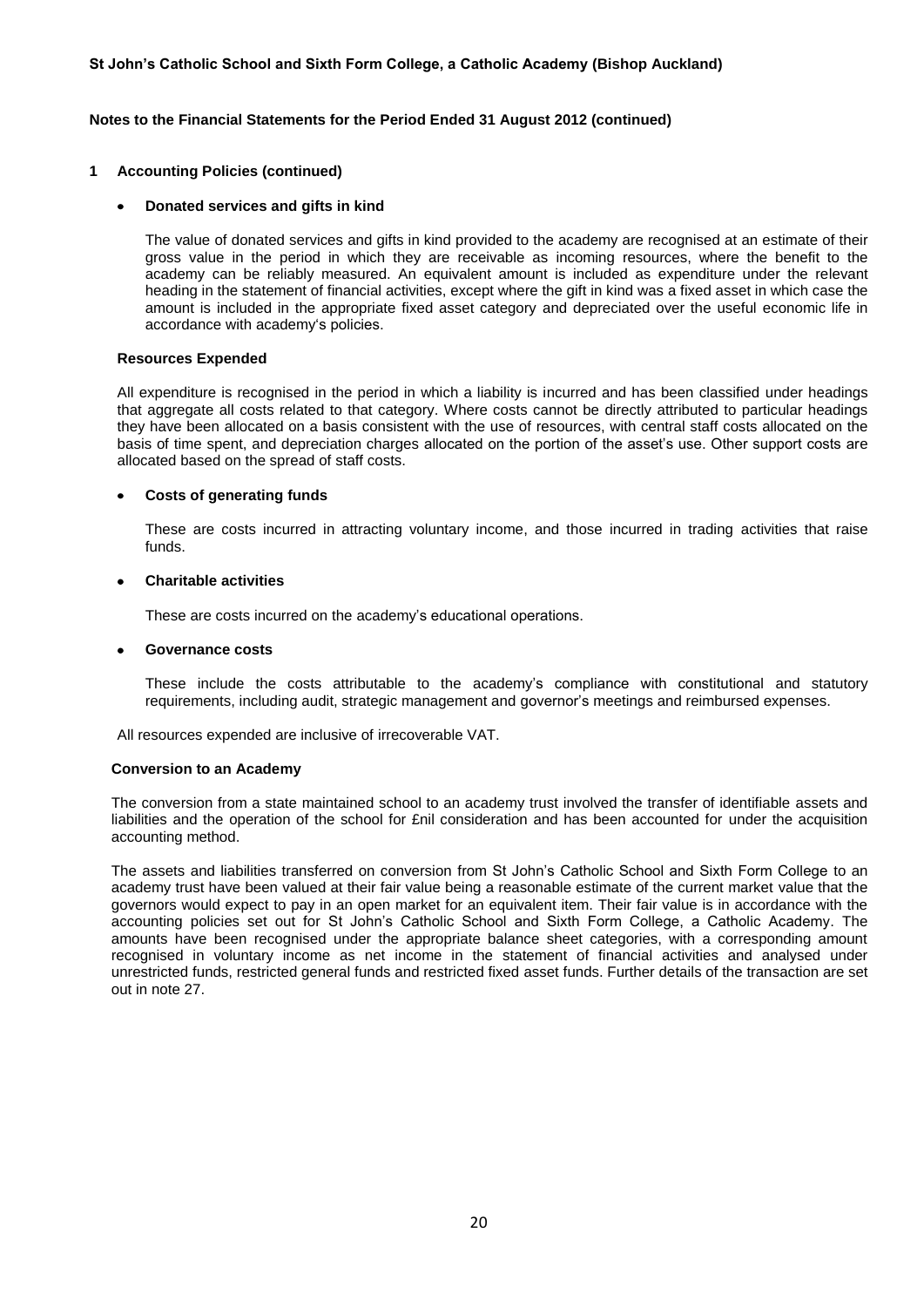#### **Notes to the Financial Statements for the Period Ended 31 August 2012 (continued)**

#### **1 Accounting Policies (continued)**

#### **Tangible Fixed Assets**

Assets costing £1,000 or more are capitalised as tangible fixed assets and are carried at cost, net of depreciation and any provision for impairment.

Where tangible fixed assets have been acquired with the aid of specific grants, either from the government or from the private sector, they are included in the balance sheet at cost and depreciated over their expected useful economic life. The related grants are credited to a restricted fixed asset fund in the statement of financial activities and carried forward in the balance sheet. Depreciation on such assets is charged to the restricted fixed asset fund in the statement of financial activities so as to reduce the fund over the useful economic life of the related asset on a basis consistent with the academy's depreciation policy.

Depreciation is provided on all tangible fixed assets other than freehold land, at rates calculated to write off the cost of each asset on a straight-line basis over its expected useful lives, as follows:

| Building improvements            | 50 years |
|----------------------------------|----------|
| Fixtures, fittings and equipment | 7 years  |
| ICT equipment                    | 3 years  |
| Motor vehicles                   | 7 years  |

Assets in the course of construction are included at cost. Depreciation on these assets is not charged until they are brought into use.

Land and buildings have not been transferred to the academy. The footprint of the school building is owned by the Diocese of Hexham and Newcastle and occupied by the academy on a supplemental agreement with that body. The remaining land is owned by Durham County Council and leased to the academy for 125 years.

A review for impairment of a fixed asset is carried out if events or changes in circumstances indicate that the carrying value of any fixed asset may not be recoverable. Shortfalls between the carrying value of fixed assets and their recoverable amounts are recognised as impairments. Impairment losses are recognised in the statement of financial activities.

#### **Leased Assets**

Rentals under operating leases are charged on a straight line basis over the lease term.

#### **Taxation**

The academy is considered to pass the tests set out in Paragraph 1 Schedule 6 of the Finance Act 2010 and therefore it meets the definition of a charitable company for UK corporation tax purposes. Accordingly, the academy is potentially exempt from taxation in respect of income or capital gains received within categories covered by Chapter 3 Part 11 of the Corporation Tax Act 2010 or Section 256 of the Taxation of Chargeable Gains Act 1992, to the extent that such income or gains are applied exclusively to charitable purposes.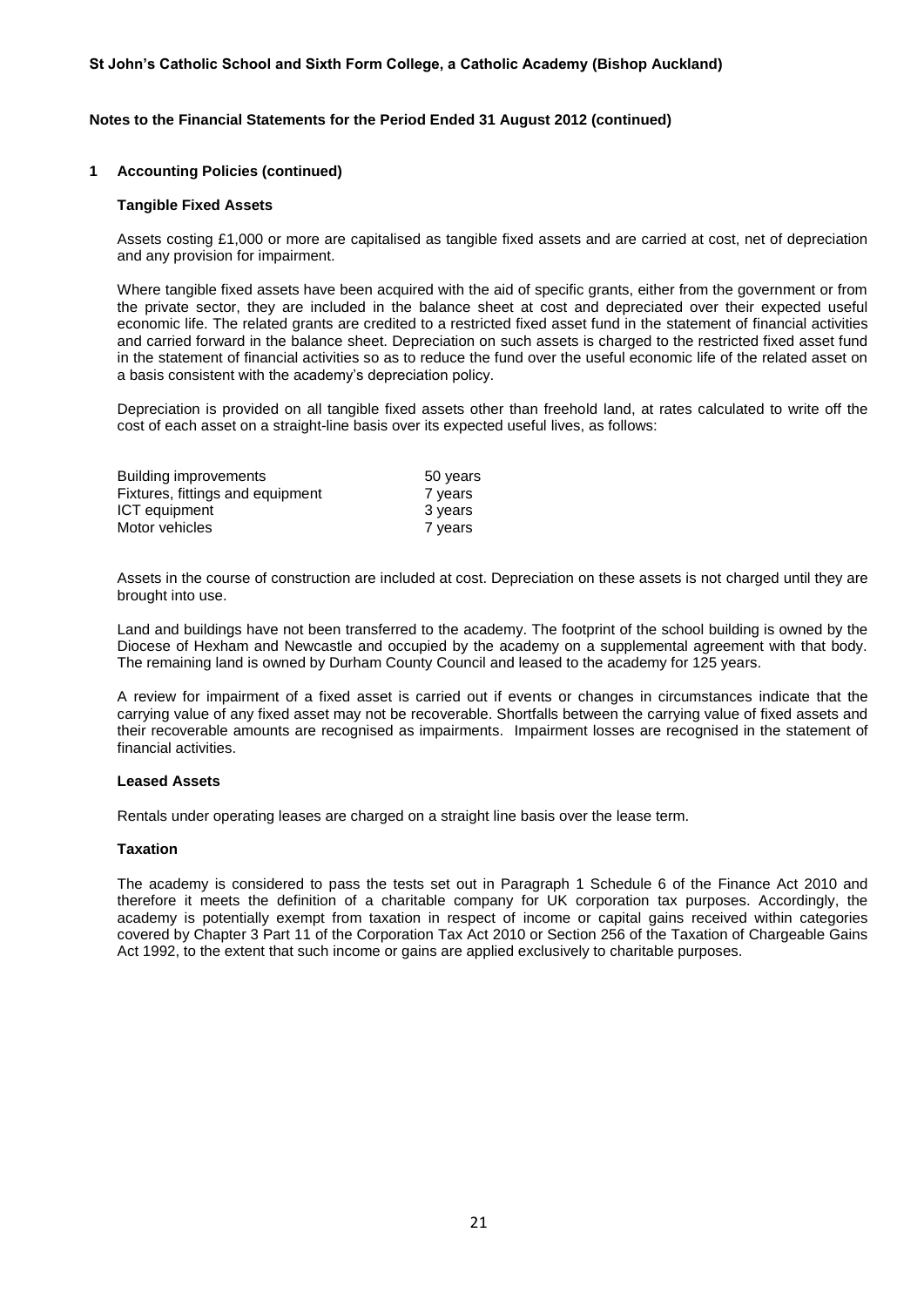#### **Notes to the Financial Statements for the Period Ended 31 August 2012 (continued)**

#### **1 Accounting Policies (continued)**

#### **Pensions Benefits**

Retirement benefits to employees of the academy are provided by the Teachers' Pension Scheme ('TPS') and the Local Government Pension Scheme ('LGPS'). These are defined benefit schemes, are contracted out of the State Earnings-Related Pension Scheme ('SERPS'), and the assets are held separately from those of the academy.

The TPS is an unfunded scheme and contributions are calculated so as to spread the cost of pensions over employees' working lives with the academy in such a way that the pension cost is a substantially level percentage of current and future pensionable payroll. The contributions are determined by the Government Actuary on the basis of quinquennial valuations using a prospective benefit method. As stated in Note 25, the TPS is a multiemployer scheme and the academy is unable to identify its share of the underlying assets and liabilities of the scheme on a consistent and reasonable basis. The TPS is therefore treated as a defined contribution scheme and the contributions recognised as they are paid each year.

The LGPS is a funded scheme and the assets are held separately from those of the academy in separate trustee administered funds. Pension scheme assets are measured at fair value and liabilities are measured on an actuarial basis using the projected unit method and discounted at a rate equivalent to the current rate of return on a high quality corporate bond of equivalent term and currency to the liabilities. The actuarial valuations are obtained at least triennially and are updated at each balance sheet date. The amounts charged to operating surplus are the current service costs and gains and losses on settlements and curtailments. They are included as part of staff costs. Past service costs are recognised immediately in the statement of financial activities if the benefits have vested. If the benefits have not vested immediately, the costs are recognised over the period until vesting occurs. The expected return on assets and the interest cost are shown as a net finance amount of other finance costs or credits adjacent to interest. Actuarial gains and losses are recognised immediately in other gains and losses.

#### **Fund Accounting**

Unrestricted income funds represent those resources which may be used towards meeting any of the charitable objects of the academy at the discretion of the governors.

Restricted fixed asset funds are resources which are to be applied to specific capital purposes imposed by the Education Funding Agency/Young People's Learning Agency/Department for Education/other funders where the asset acquired or created is held for a specific purpose.

Restricted general funds comprise all other restricted funds received and include grants from the Education Funding Agency/Young People's Learning Agency/Department for Education.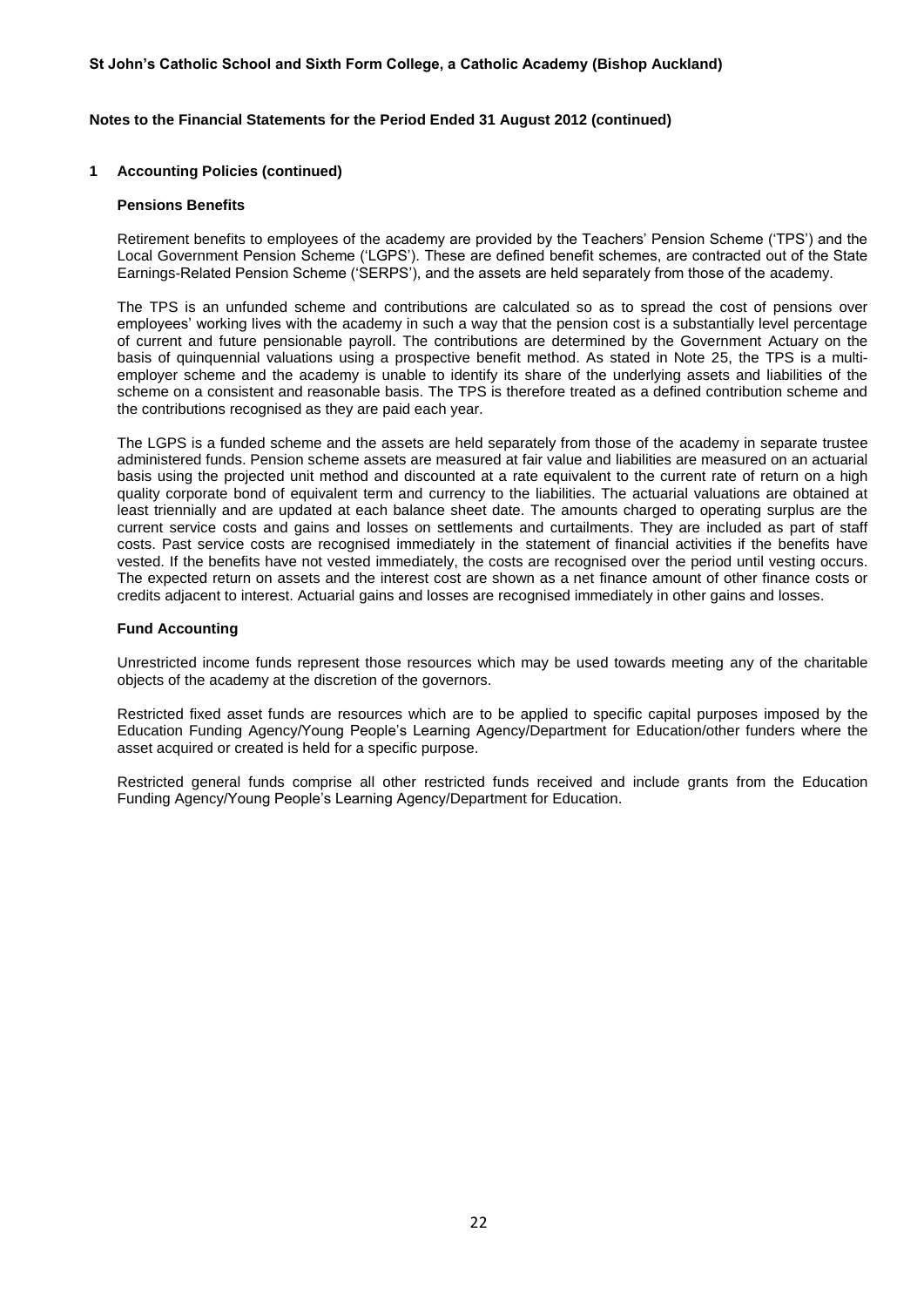# **Notes to the Financial Statements for the Period Ended 31 August 2012 (continued)**

# **2 General Annual Grant (GAG)**

| a | Results and carry forward for the year                     |       | 2012<br>£000 |
|---|------------------------------------------------------------|-------|--------------|
|   | GAG allocation for current year                            |       | 5,334        |
|   | <b>Total GAG available to spend</b>                        |       | 5.334        |
|   | Recurrent expenditure from GAG                             | 5,234 |              |
|   | Fixed assets purchased from GAG                            | 37    | 5,271        |
|   | GAG carried forward to next year                           |       | 63           |
|   | Maximum permitted GAG carry forward at end of current year |       |              |
|   | (12% of allocation for current year)                       |       | 640          |
|   | GAG to surrender to DfE                                    |       | (577)        |
|   | (12% rule breached if result is positive)                  |       | no           |
|   |                                                            |       | breach       |

# **3 Activities for Generating Funds**

|                           | <b>Unrestricted</b><br><b>Funds</b><br>£000 | <b>Restricted</b><br><b>Funds</b><br>£000 | <b>Total</b><br>2012<br>£000 |
|---------------------------|---------------------------------------------|-------------------------------------------|------------------------------|
| Catering income           | 182                                         | $\overline{\phantom{0}}$                  | 182                          |
| Services to other schools | 52                                          | $\overline{\phantom{0}}$                  | 52                           |
| School trips              | 109                                         |                                           | 109                          |
| Uniforms                  | 25                                          |                                           | 25                           |
| Fundraising               | 15                                          |                                           | 15                           |
| Other income              | 40                                          |                                           | 40                           |
|                           | 423                                         |                                           | 423                          |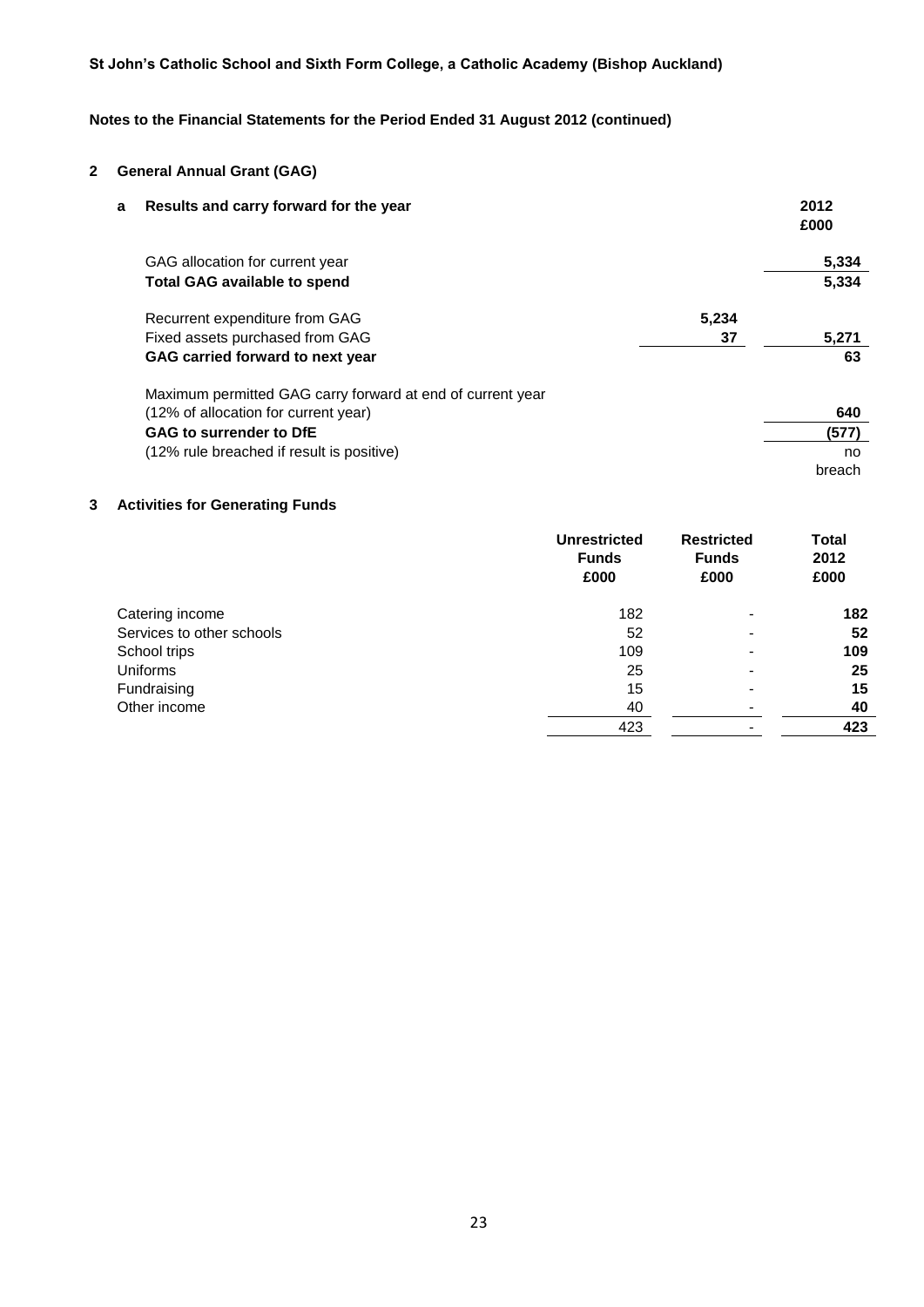# **Notes to the Financial Statements for the Period Ended 31 August 2012 (continued)**

# **4 Investment Income**

|   |                                                     | <b>Unrestricted</b><br><b>Funds</b><br>£000 | <b>Restricted</b><br><b>Funds</b><br>£000 | <b>Total</b><br>2012<br>£000 |
|---|-----------------------------------------------------|---------------------------------------------|-------------------------------------------|------------------------------|
|   | Short term deposits                                 | 1                                           |                                           | 1                            |
|   |                                                     | 1                                           |                                           | 1                            |
| 5 | <b>Funding for Academy's Educational Operations</b> |                                             |                                           |                              |
|   |                                                     | <b>Unrestricted</b><br><b>Funds</b><br>£000 | <b>Restricted</b><br><b>Funds</b><br>£000 | <b>Total</b><br>2012<br>£000 |
|   | DfE/YPLA/EFA revenue grants                         |                                             |                                           |                              |
|   | General Annual Grant (GAG) (note 2)                 |                                             | 5,334                                     | 5,334                        |
|   | <b>Start Up Grants</b>                              |                                             | 25<br>74                                  | 25<br>74                     |
|   | Other DfE/YPLA/EFA grants                           |                                             | 5,433                                     | 5,433                        |
|   | <b>Other Government grants</b>                      |                                             |                                           |                              |
|   | Local authority grants                              |                                             | 24                                        | 24                           |
|   | EFA capital grant                                   |                                             | 279                                       | 279                          |
|   | Devolved capital grant                              |                                             | 27                                        | 27                           |
|   | Bursary grant                                       |                                             | 10                                        | 10                           |
|   |                                                     |                                             | 340                                       | 340                          |
|   | <b>Other income</b>                                 |                                             | 37                                        | 37                           |
|   |                                                     |                                             | 5,810                                     | 5,810                        |

# **6 Resources Expended**

|                                                                              |                               | <b>Non Pay Expenditure</b> |                               |                              |
|------------------------------------------------------------------------------|-------------------------------|----------------------------|-------------------------------|------------------------------|
|                                                                              | <b>Staff</b><br>Costs<br>£000 | <b>Premises</b><br>£000    | <b>Other</b><br>Costs<br>£000 | <b>Total</b><br>2012<br>£000 |
| Costs of activities for generating funds<br>Academy's educational operations | 52                            |                            | 463                           | 515                          |
| Direct costs                                                                 | 3,557                         |                            | 333                           | 3,890                        |
| Allocated support costs                                                      | 815                           | 576                        | 363                           | 1,753                        |
|                                                                              | 4,424                         | 576                        | 1,158                         | 6,158                        |
| including<br>allocated<br>Governance costs                                   |                               |                            |                               |                              |
| support costs                                                                |                               |                            | 55                            | 55                           |
|                                                                              | 4,424                         | 576                        | 1,213                         | 6,213                        |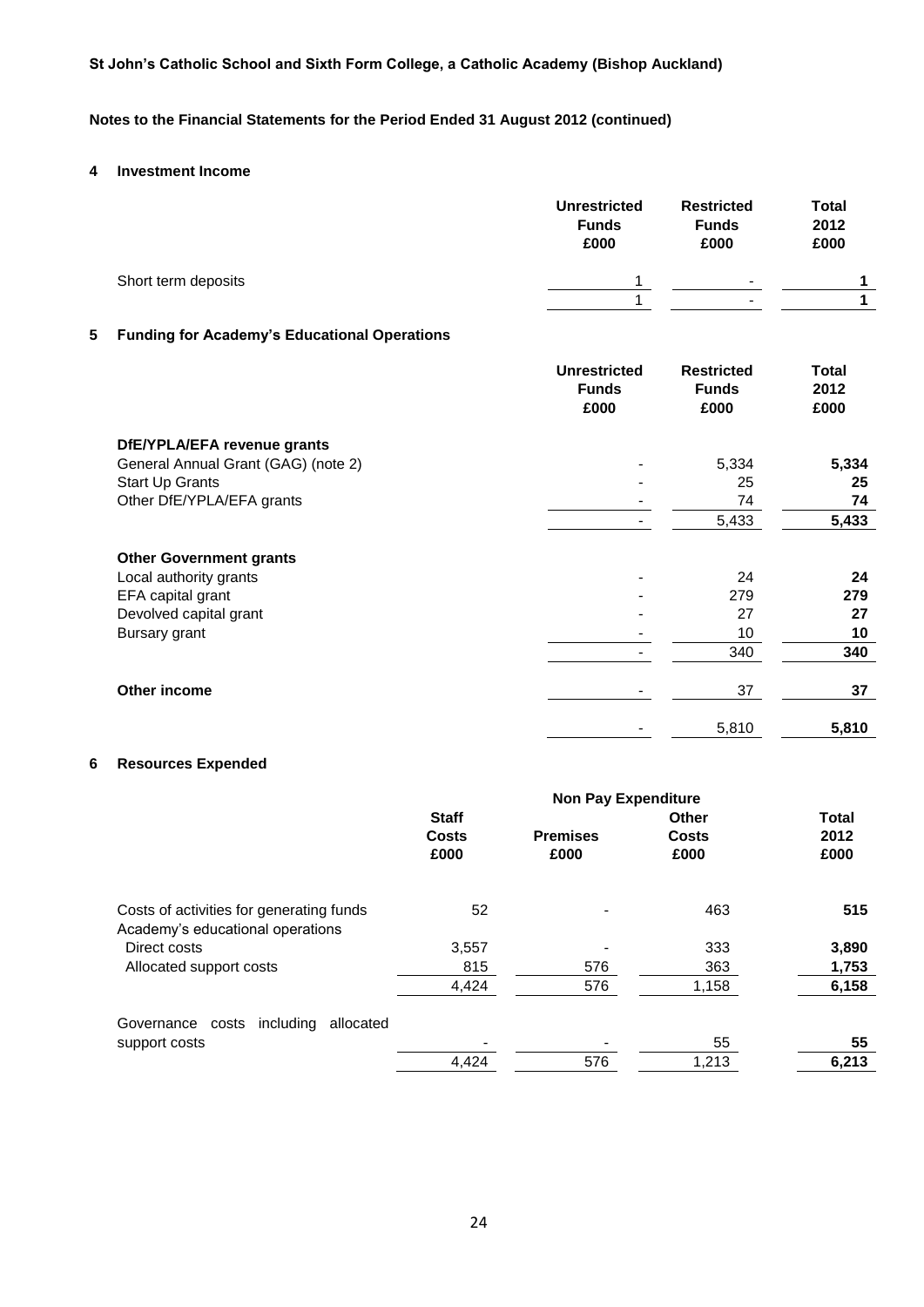# **Notes to the Financial Statements for the Period Ended 31 August 2012 (continued)**

# **6 Resources Expended (continued)**

|                                                   | 2012<br>£000 |
|---------------------------------------------------|--------------|
| Incoming/outgoing resources for the year include: |              |

| Operating leases        | 14 |
|-------------------------|----|
| Fees payable to auditor |    |
| Audit                   | 5  |
| Other services          | 4  |

# **7 Fundraising Expenditure**

|                      | <b>Unrestricted</b><br><b>Funds</b><br>£000 | <b>Restricted</b><br><b>Funds</b><br>£000 | <b>Total</b><br>2012<br>£000 |
|----------------------|---------------------------------------------|-------------------------------------------|------------------------------|
| Catering expenditure | 182                                         | 47                                        | 229                          |
| Staff costs          | 52                                          |                                           | 52                           |
| School trips         | 136                                         |                                           | 136                          |
| <b>Uniforms</b>      | 11                                          |                                           | 11                           |
| Fundraising          | 3                                           | -                                         | 3                            |
| Other expenses       | 57                                          | 27                                        | 84                           |
|                      | 441                                         | 74                                        | 515                          |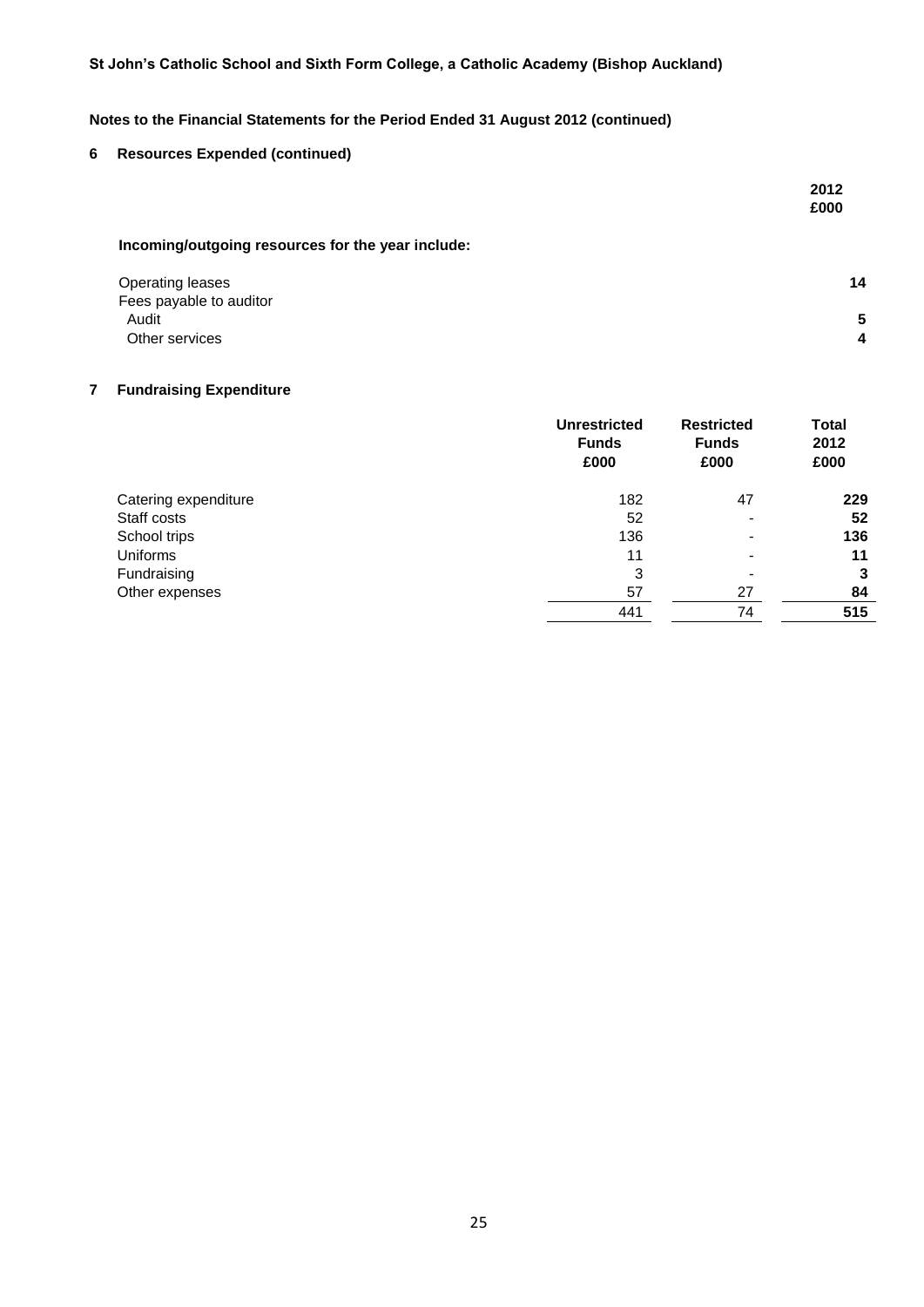# **Notes to the Financial Statements for the Period Ended 31 August 2012 (continued)**

# **8 Charitable Activities - Academy's Educational Operations**

|                                        | <b>Unrestricted</b><br><b>Funds</b><br>£000 | <b>Restricted</b><br><b>Funds</b><br>£000 | <b>Total</b><br>2012<br>£000 |
|----------------------------------------|---------------------------------------------|-------------------------------------------|------------------------------|
| <b>Direct costs</b>                    |                                             |                                           |                              |
| Teaching and educational support staff |                                             |                                           |                              |
| costs                                  |                                             | 3,557                                     | 3,557                        |
| <b>Educational supplies</b>            |                                             | 172                                       | 172                          |
| <b>Examination fees</b>                |                                             | 176                                       | 176                          |
| Staff development                      |                                             | 27                                        | 27                           |
| Other direct costs                     |                                             | 10                                        | 10                           |
|                                        |                                             | 3,942                                     | 3,942                        |
| <b>Allocation supported costs</b>      |                                             |                                           |                              |
| Support staff costs                    |                                             | 815                                       | 815                          |
| Depreciation                           |                                             | 90                                        | 90                           |
| Recruitment and support                |                                             | 7                                         | $\overline{7}$               |
| Maintenance of premises and equipment  |                                             | 292                                       | 292                          |
| Cleaning                               |                                             | 93                                        | 93                           |
| Rates and water                        |                                             | 39                                        | 39                           |
| Insurance                              |                                             | 42                                        | 42                           |
| Security and transport                 |                                             | 31                                        | 31                           |
| FRS17 charges                          |                                             | 34                                        | 34                           |
| Postage and telephone                  |                                             | 19                                        | 19                           |
| IT costs                               |                                             | 72                                        | 72                           |
| Light and heat                         |                                             | 110                                       | 110                          |
| Other support costs                    |                                             | 57                                        | 57                           |
|                                        |                                             | 1,701                                     | 1,701                        |
|                                        |                                             | 5,643                                     | 5,643                        |

# **9 Governance Costs**

|                                                         | <b>Unrestricted</b><br><b>Funds</b><br>£000 | <b>Restricted</b><br><b>Funds</b><br>£000 | Total<br>2012<br>£000 |
|---------------------------------------------------------|---------------------------------------------|-------------------------------------------|-----------------------|
| Legal and professional fees                             |                                             | 46                                        | 46                    |
| Auditor's remuneration<br>Audit of financial statements |                                             |                                           |                       |
| $\bullet$<br>Responsible officer audit<br>$\bullet$     |                                             | 5<br>2                                    | כי                    |
| Accountancy, taxation and other services<br>٠           |                                             | 2                                         | 2                     |
|                                                         |                                             | 55                                        | 55                    |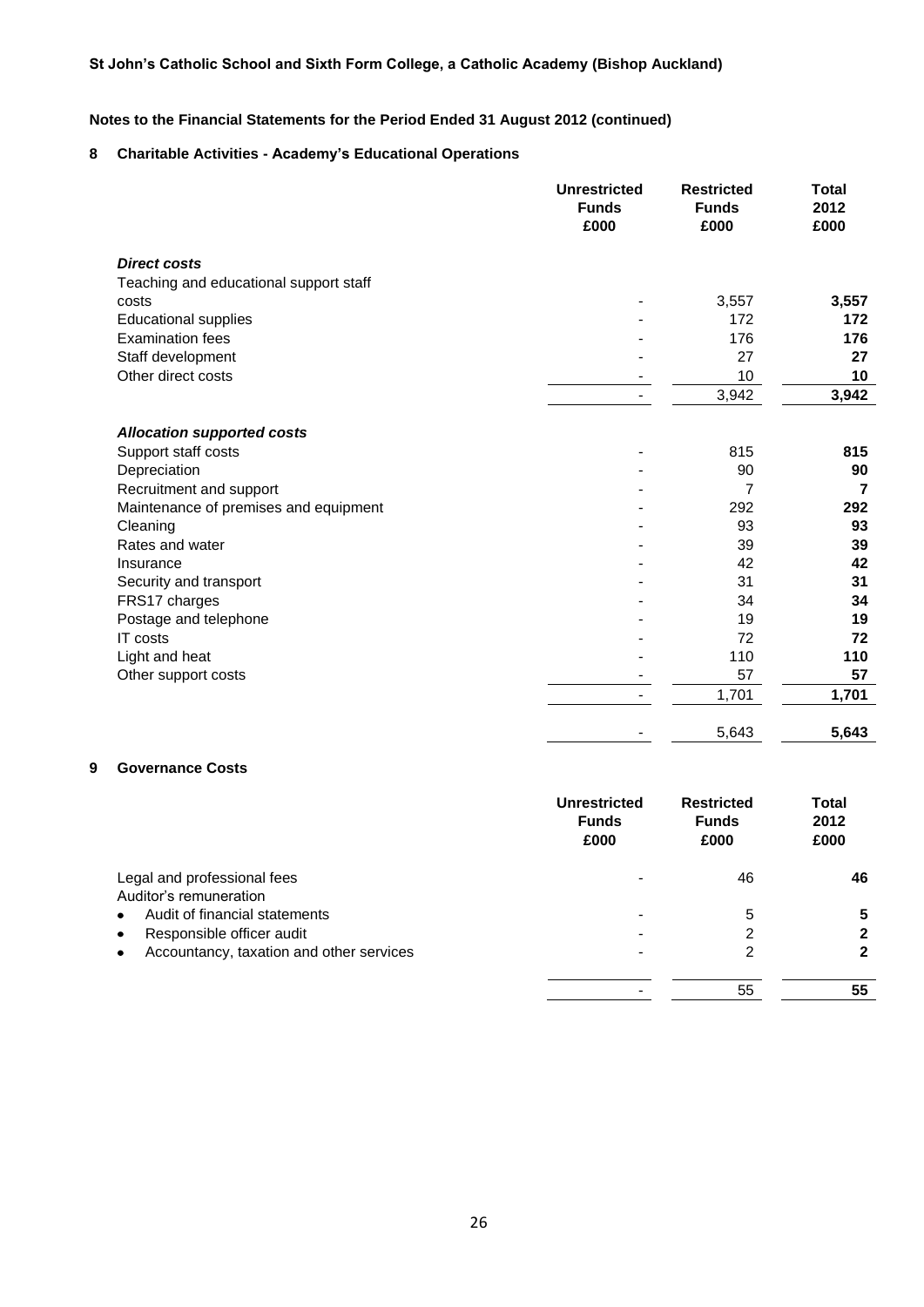# **Notes to the Financial Statements for the Period Ended 31 August 2012 (continued)**

# **10 Staff Costs**

|                                     | 2012<br>£000 |
|-------------------------------------|--------------|
| Staff costs during the period were: |              |
| Wages and salaries                  | 3,469        |
| Social security costs               | 272          |

| <b>Coolding Coolding Coold</b> | ---   |
|--------------------------------|-------|
| Pension costs                  | 521   |
|                                | 4,262 |
| Supply teacher costs           | 162   |
| Other employee costs           | 27    |
|                                | 4.451 |

The average number of persons (including senior management team) employed by the academy during the year, and the full time equivalents, was as follows:

|                              | 2012<br><b>Number</b> | 2012<br><b>Full-time</b><br>equivalent |
|------------------------------|-----------------------|----------------------------------------|
| <b>Charitable Activities</b> |                       |                                        |
| Teaching                     | 81                    | 74                                     |
| Administration and support   | 85                    | 42                                     |
| Management                   | 9                     | 9                                      |
|                              | 175                   | 125                                    |
|                              |                       |                                        |

The number of employees whose annual emoluments fell within the following bands was:

|                     | 2012<br>£000 |
|---------------------|--------------|
| £60,001 - £70,000   | 4            |
| £70,001 - £80,000   | 1            |
| £80,001 - £90,000   | ۰            |
| £90,001 - £100,000  | ۰            |
| £100,001 - £110,000 | 1            |
|                     | 6            |
|                     |              |

The above employees participated in the Teacher's Pension Scheme. During the period ended 31 August 2012, pension contributions for these employees amounted to £57,641.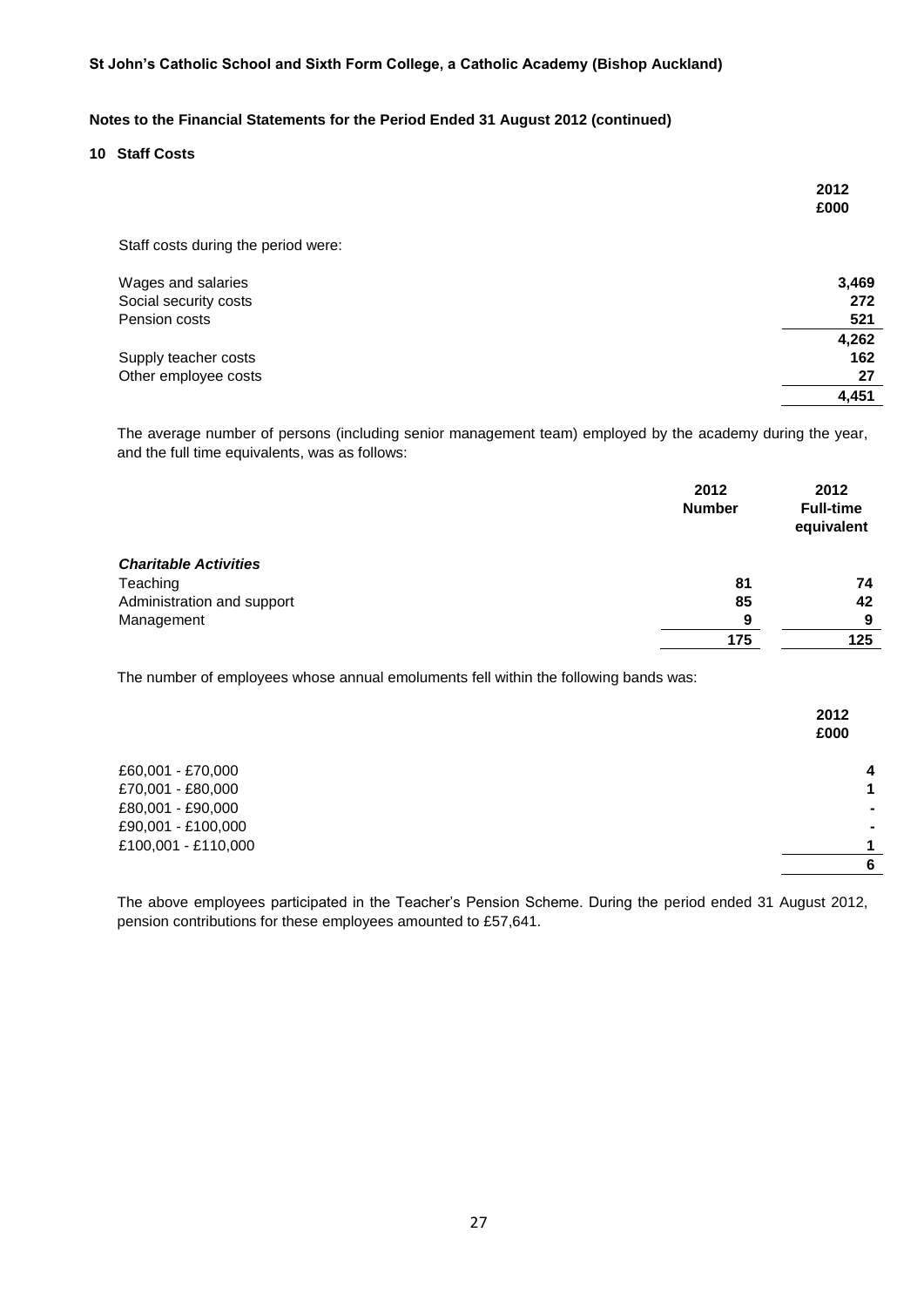# **Notes to the Financial Statements for the Period Ended 31 August 2012 (continued)**

#### **11 Governors' Remuneration and Expenses**

Principal and staff governors (trustee governors) only received remuneration in respect of services they provided undertaking the roles of Principal and staff and not in respect of their services as governors. Other governors did not receive any payments, other than expenses, from the academy in respect of their role as governors.

The value of governors' remuneration during the period was as follows:

G Moran, principal and trustee  $£75,001 - £80,000$ 

During the period ended 31 August 2012, no expenses were reimbursed to governors. Related party transactions involving the governors are set out in note 26.

# **12 Governors' and Officers' Insurance**

In accordance with normal commercial practice the academy has purchased insurance to protect governors and officers from claims arising from negligent acts, errors or omissions occurring whilst on academy business. The insurance provides cover up to £5,000,000 on any one claim and the cost for the period ended 31 August 2012 was £2,081.

The cost of this insurance is included in the total insurance cost.

# **13 Tangible Fixed Assets**

|                        |                          | Furniture                |                                                                                                                                                              |              |
|------------------------|--------------------------|--------------------------|--------------------------------------------------------------------------------------------------------------------------------------------------------------|--------------|
|                        | <b>Buildings</b>         | and                      | Motor                                                                                                                                                        |              |
|                        | Improvements             | Equipment                | Vehicles                                                                                                                                                     | <b>Total</b> |
|                        | £000                     | £000                     | £000                                                                                                                                                         | £000         |
| Cost                   |                          |                          |                                                                                                                                                              |              |
| Transfer on conversion |                          | 800                      | 1                                                                                                                                                            | 801          |
| Additions              | 49                       | $\overline{\phantom{a}}$ | 42                                                                                                                                                           | 91           |
| <b>Disposals</b>       |                          | $\overline{\phantom{a}}$ |                                                                                                                                                              |              |
| At 31 August 2012      | 49                       | 800                      | 43                                                                                                                                                           | 892          |
| <b>Depreciation</b>    |                          |                          |                                                                                                                                                              |              |
| Charged in year        | $\blacksquare$           | 86                       | 4                                                                                                                                                            | 90           |
| <b>Disposals</b>       | $\overline{\phantom{a}}$ | $\overline{\phantom{a}}$ | $\hskip1.6pt\hskip1.6pt\hskip1.6pt\hskip1.6pt\hskip1.6pt\hskip1.6pt\hskip1.6pt\hskip1.6pt\hskip1.6pt\hskip1.6pt\hskip1.6pt\hskip1.6pt\hskip1.6pt\hskip1.6pt$ |              |
| At 31 August 2012      | $\overline{a}$           | 86                       | 4                                                                                                                                                            | 90           |
| <b>Net book values</b> |                          |                          |                                                                                                                                                              |              |
| At 31 August 2012      | 49                       | 714                      | 39                                                                                                                                                           | 802          |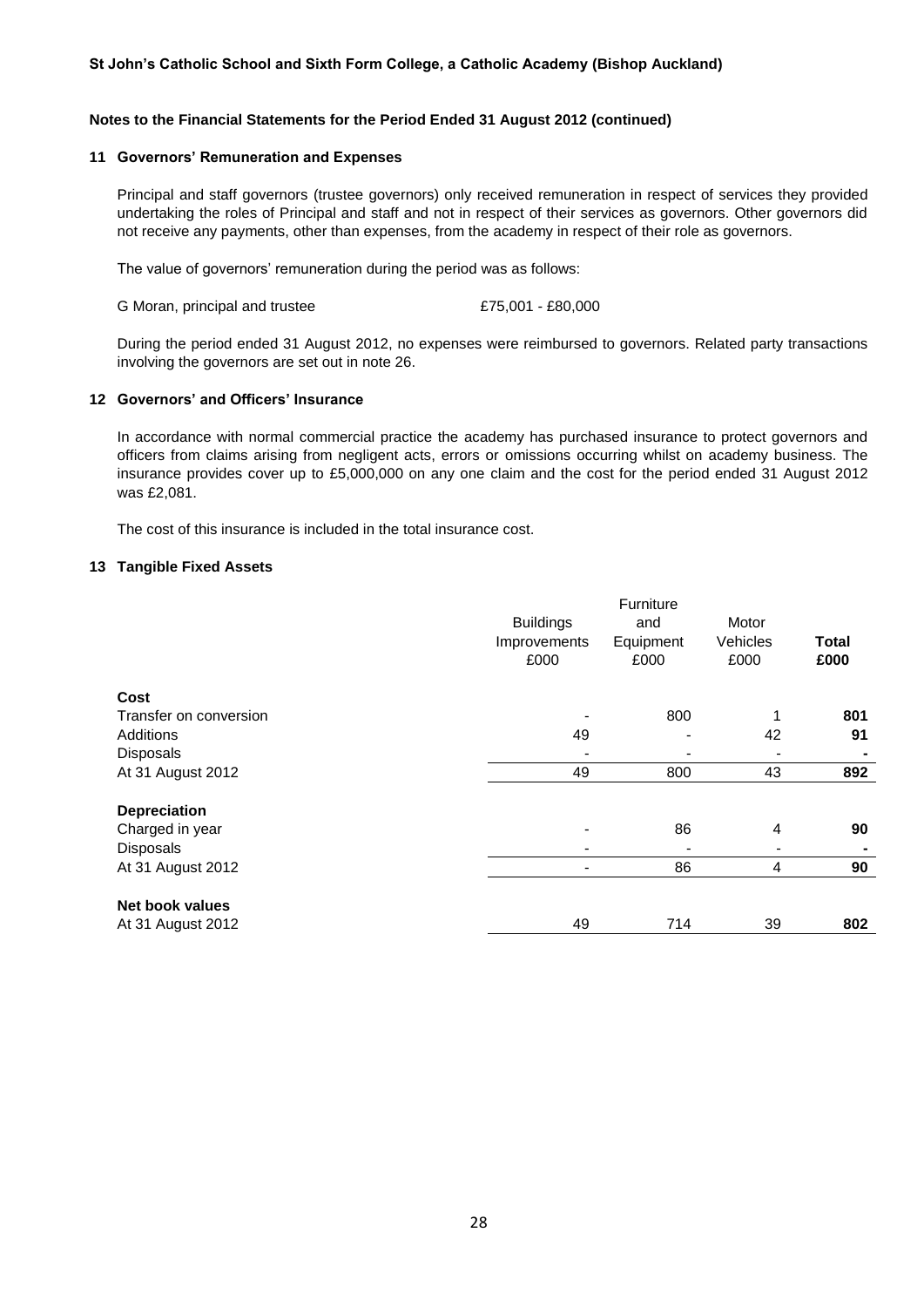# **Notes to the Financial Statements for the Period Ended 31 August 2012 (continued)**

# **14 Debtors**

|                                                   | 2012<br>£000 |
|---------------------------------------------------|--------------|
| Trade debtors                                     | 18           |
| Prepayments                                       | 59           |
| Other debtors and accrued income                  | 317          |
|                                                   | 394          |
| 15 Creditors: amounts falling due within one year |              |
|                                                   | 2012<br>£000 |
| Trade creditors                                   | 394          |
| Other taxation and social security                | 120          |
| Other creditors                                   | 82           |
| Accruals and deferred income                      | 139          |

# **Deferred income**

|                                      | 2012<br>£000 |
|--------------------------------------|--------------|
| Resources deferred in the year       | 87           |
| Amounts released from previous years |              |
| Deferred income at 31 August 2012    |              |

**735**

At the balance sheet date the academy trust was holding funds received in advance for ILS, bursaries, insurance grants and receipts relating to for educational visits taking place in the next financial year.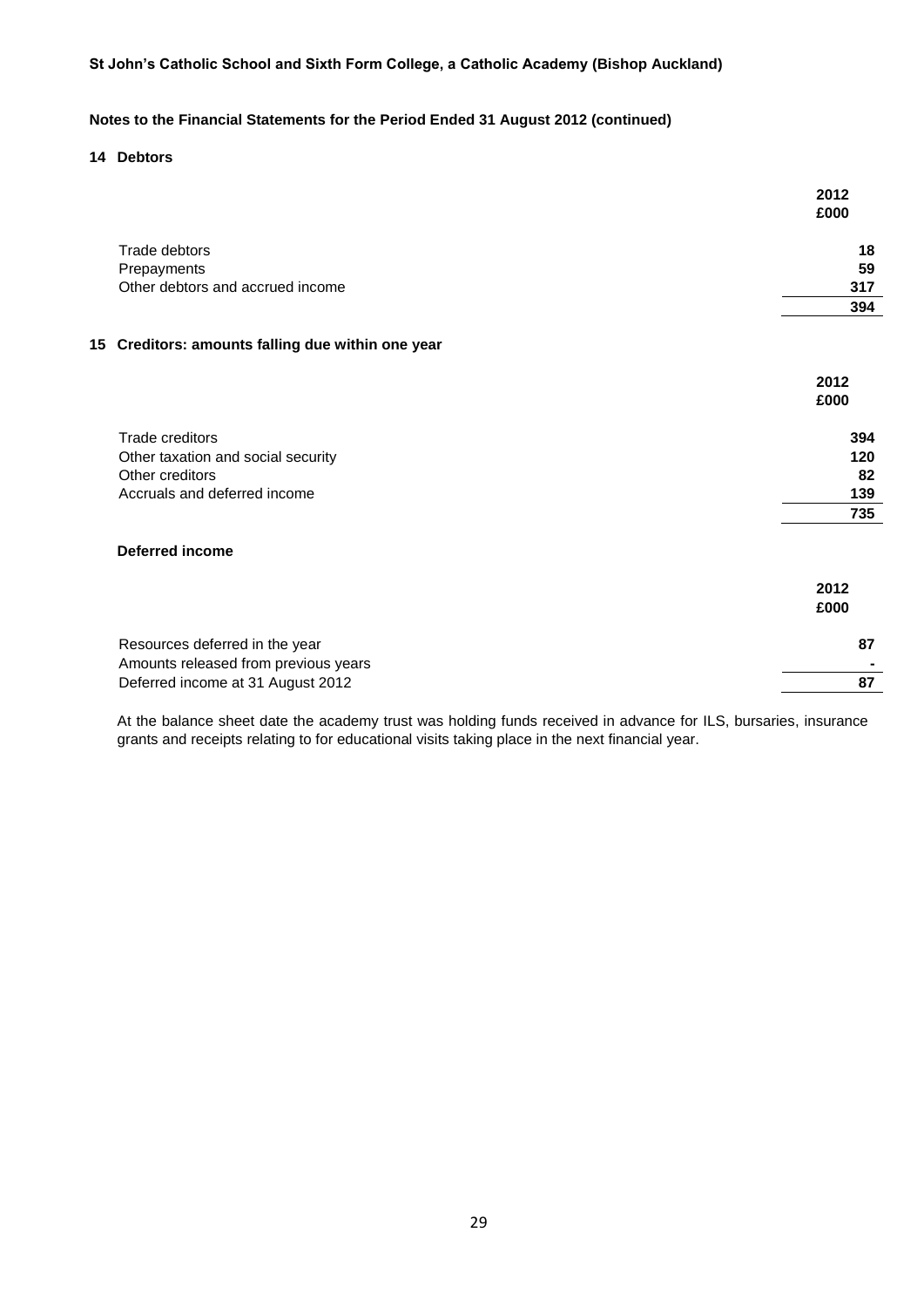#### **Notes to the Financial Statements for the Period Ended 31 August 2012 (continued)**

#### **16 Funds**

|                                      | Balance at<br>1 December<br>2011<br>£000 | Incoming<br><b>Resources</b><br>£000 | Resources<br>Expended<br>£000 | Gains,<br>Losses and<br><b>Transfers</b><br>£000 | Balance at<br>31 August<br>2012<br>£000 |
|--------------------------------------|------------------------------------------|--------------------------------------|-------------------------------|--------------------------------------------------|-----------------------------------------|
| <b>Restricted general funds</b>      |                                          |                                      |                               |                                                  |                                         |
| General Annual Grant (GAG)           |                                          | 5,334                                | (5,234)                       | (37)                                             | 63                                      |
| Start Up Grant                       |                                          | 25                                   | (25)                          |                                                  |                                         |
| Other DfE/YPLA/EFA grants            |                                          | 74                                   | (74)                          |                                                  |                                         |
| Other government grants              |                                          | 34                                   | (34)                          |                                                  |                                         |
| Revenue expenditure from capital     |                                          |                                      |                               |                                                  |                                         |
| grants                               |                                          |                                      | (252)                         | 252                                              |                                         |
| Other income                         |                                          | 37                                   | (12)                          |                                                  | 25                                      |
|                                      | $\blacksquare$                           | 5,504                                | (5,631)                       | 215                                              | 88                                      |
| Pension reserve                      | $\overline{\phantom{a}}$                 | (994)                                | (51)                          | (255)                                            | (1, 300)                                |
|                                      | $\overline{a}$                           | 4,510                                | (5,682)                       | (40)                                             | (1, 212)                                |
| <b>Restricted fixed asset funds</b>  |                                          |                                      |                               |                                                  |                                         |
| DfE/YPLA/EFA capital grants          |                                          | 279                                  |                               | (252)                                            | 27                                      |
| Capital expenditure from GAG         |                                          |                                      |                               | 37                                               | 37                                      |
| Devolved capital grant               |                                          | 27                                   |                               |                                                  | 27                                      |
| <b>Transfer from Local Authority</b> | $\blacksquare$                           | 801                                  | (90)                          |                                                  | 711                                     |
|                                      |                                          | 1,107                                | (90)                          | (215)                                            | 802                                     |
|                                      |                                          |                                      |                               |                                                  |                                         |
| <b>Total restricted funds</b>        | $\overline{\phantom{a}}$                 | 5,617                                | (5, 772)                      | (255)                                            | (410)                                   |
| <b>Unrestricted funds</b>            |                                          | 765                                  | (441)                         |                                                  | 324                                     |
| <b>Total funds</b>                   |                                          | 6,382                                | (6, 213)                      | (255)                                            | (86)                                    |

The specific purposes for which the funds are to be applied are as follows:

General Annual Grant must be used for the normal running costs of the academy. The academy is allowed to carry forward up to 12% of the current GAG. Of the carried forward amount, up to 2% can be used for general purposes at the discretion of the academy, but any balance over 2% must be used for capital purposes.

Other DfE/YPLA/EFA and government grants include Pupil Premium and Local Authority Grants.

The costs and income associated with the defined benefit pension scheme have been recorded in the restricted fund. Staff costs are paid from this fund, including contributions to the LGPS, and the pension liability has therefore been aligned with these funds.

The net transfer between the restricted general fund to the restricted fixed asset fund of £215,000 represents the capital expenditure from the GAG during the period and expenditure funded by capital grants that is classified as revenue expenditure for accounting purposes.

Devolved capital grant has been received for capital expenditure.

The Transfer from Local Authority reflects the fixed assets acquired on conversion. Depreciation on these assets is charged against this fund.

Unrestricted funds can be used for any purpose at the discretion of the academy.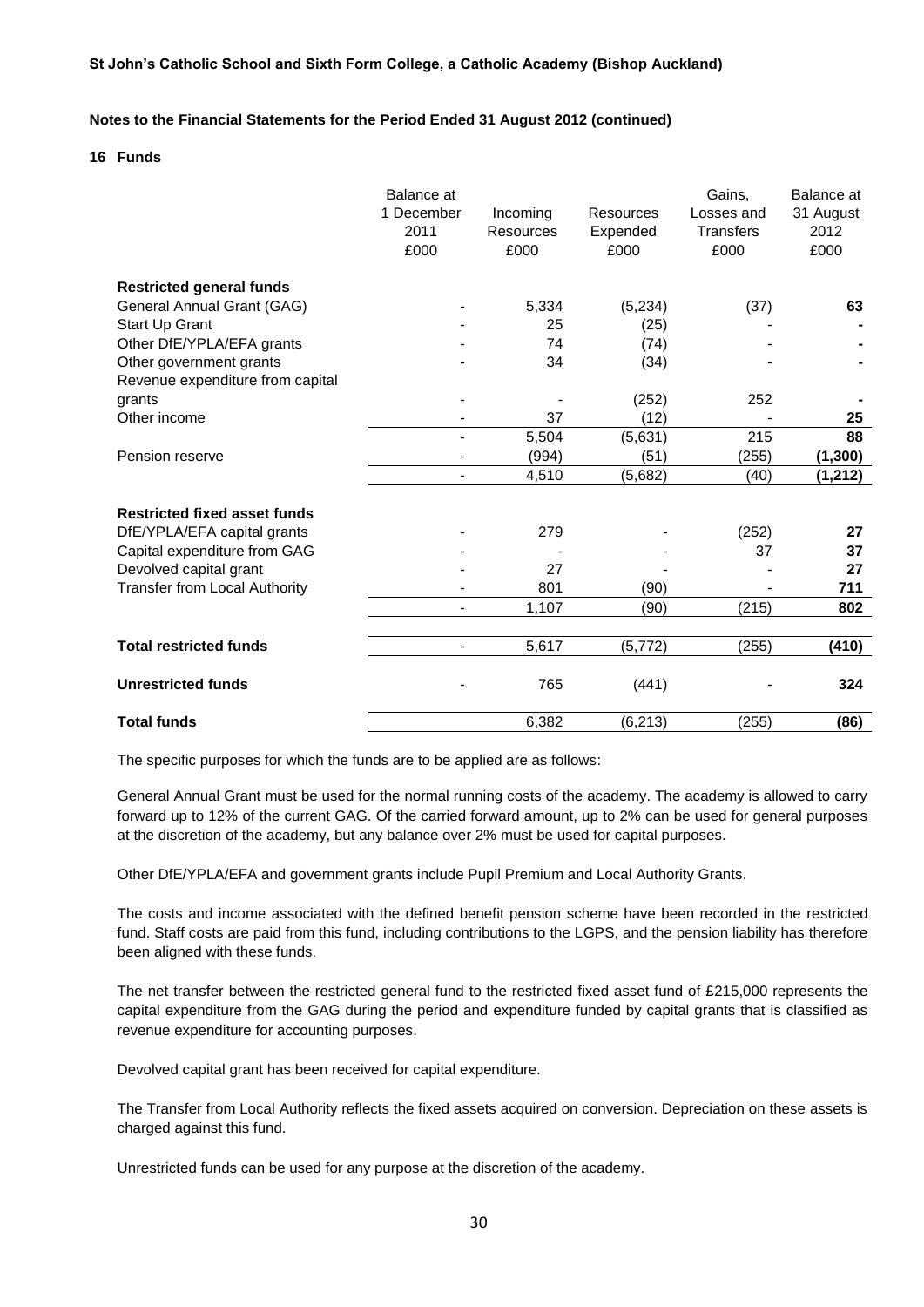# **Notes to the Financial Statements for the Period Ended 31 August 2012 (continued)**

#### **17 Analysis of Net Assets between Funds**

Fund balances at 31 August 2012 are represented by:

|                            |                                             | <b>Restricted</b>                                    |                                               |                                      |
|----------------------------|---------------------------------------------|------------------------------------------------------|-----------------------------------------------|--------------------------------------|
|                            | <b>Unrestricted</b><br><b>Funds</b><br>£000 | <b>Restricted</b><br>General<br><b>Funds</b><br>£000 | <b>Fixed</b><br>Asset<br><b>Funds</b><br>£000 | <b>Total</b><br><b>Funds</b><br>£000 |
| Tangible fixed assets      |                                             |                                                      | 802                                           | 802                                  |
| Current assets             | 346                                         | 520                                                  | 281                                           | 1,147                                |
| <b>Current liabilities</b> | (22)                                        | (432)                                                | (281)                                         | (735)                                |
| Pension scheme liability   |                                             | (1,300)                                              | $\overline{\phantom{0}}$                      | (1, 300)                             |
| <b>Total net assets</b>    | 324                                         | (1, 212)                                             | 802                                           | (86)                                 |

# **18 Capital Commitments**

|                                                              | 2012 |
|--------------------------------------------------------------|------|
|                                                              | £000 |
|                                                              |      |
| Contracted for, but not provided in the financial statements | 351  |

#### **19 Financial Commitments**

# *Operating leases*

At 31 August 2012 the academy had annual commitments under non-cancellable operating leases as follows:

|                                              | 2012 |
|----------------------------------------------|------|
|                                              | £000 |
| Expiring within one year                     |      |
| Expiring within two and five years inclusive | 28   |
| Expiring in over five years                  | -    |
|                                              | 28   |

### **20 Reconciliation of Net Income to Net Cash Inflow from Operating Activities**

|                                                                                                     | 2012<br>£000 |
|-----------------------------------------------------------------------------------------------------|--------------|
| Net income<br>Transfer on conversion                                                                | 169<br>(148) |
| Depreciation (note 13)                                                                              | 90           |
| Interest receivable (note 4)<br>Capital grants from DfE/YPLA/EFA and other capital income           | (1)<br>(306) |
| FRS 17 pension cost less contributions payable (note 25)<br>FRS 17 pension finance charge (note 25) | 17<br>34     |
| Increase in debtors                                                                                 | (394)        |
| Increase in creditors                                                                               | 735          |
| Net cash inflow from operating activities                                                           | 196          |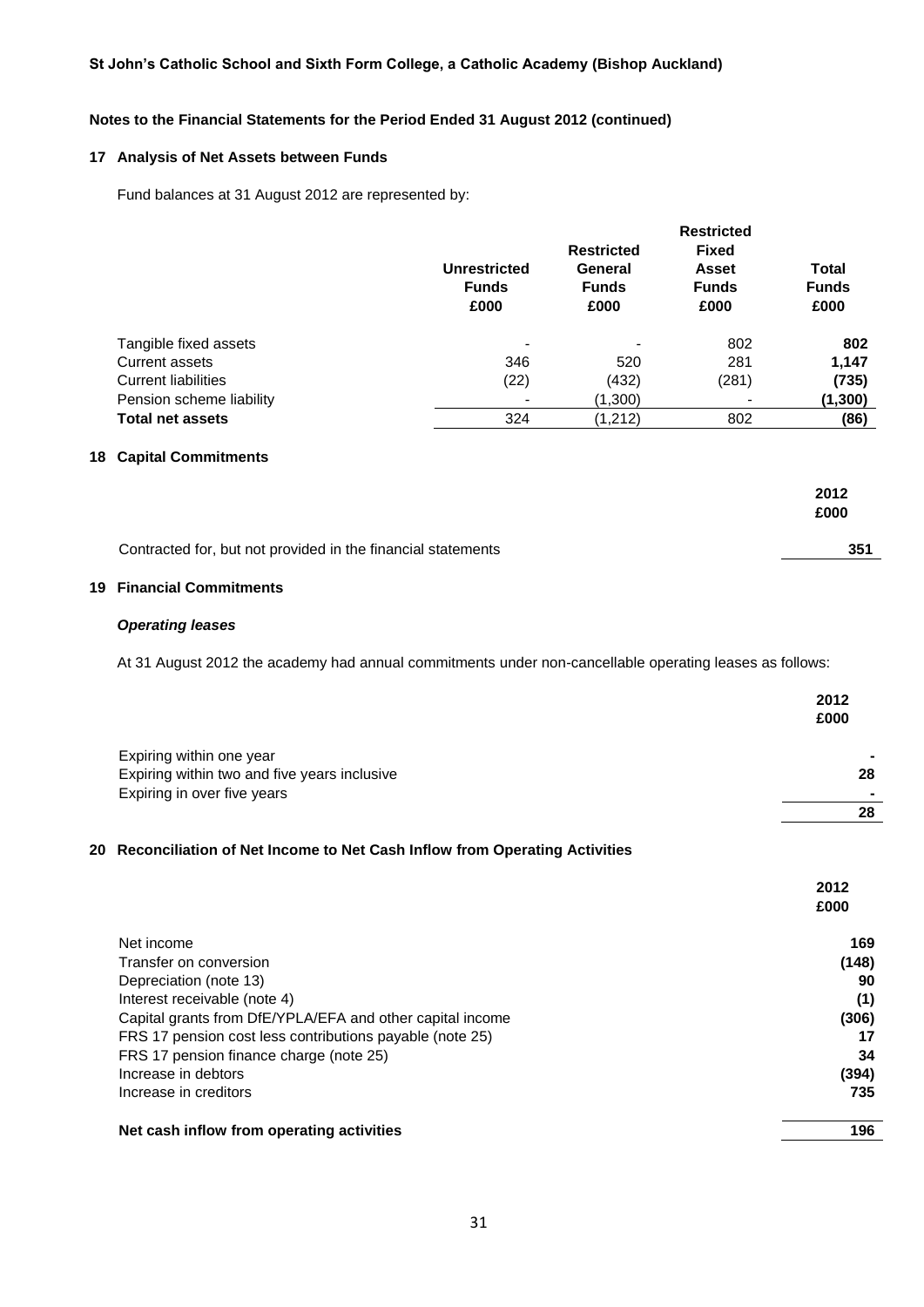#### **Notes to the Financial Statements for the Period Ended 31 August 2012 (continued)**

#### **21 Returns on Investments and Servicing of Finance**

|                                                                       | 2012<br>£000 |
|-----------------------------------------------------------------------|--------------|
| Interest received                                                     |              |
| Net cash inflow from returns on investment and servicing of finance   |              |
| 22 Capital Expenditure and Financial Investment                       |              |
|                                                                       | 2012<br>£000 |
| Purchase of tangible fixed assets<br>Capital grants from DfE/YPLA/EFA | (91)<br>306  |
| Net cash outflow from capital expenditure and financial investment    | 215          |
|                                                                       |              |

#### **23 Analysis of Changes in Net Funds**

|                          | Cash flows<br>£000 | At 31<br><b>August</b><br>2012<br>£000 |
|--------------------------|--------------------|----------------------------------------|
| Cash in hand and at bank | 753                | 753                                    |
|                          | 753                | 753                                    |

#### **24 Members' Liability**

Each member of the charitable company undertakes to contribute to the assets of the company in the event of it being wound up while he/she is a member, or within one year after he/she ceases to be a member, such amount as may be required, not exceeding £10 for the debts and liabilities contracted before he/she ceases to be a member.

#### **25 Pension and Similar Obligations**

The academy's employees belong to two principal pension schemes: the Teachers' Pension Scheme England and Wales (TPS) for academic and related staff, and the Local Government Pension Scheme (LGPS) for non-teaching staff, which is managed by Durham County Council. Both are defined-benefit schemes.

The pension costs are assessed in accordance with the advice of independent qualified actuaries. The latest actuarial valuation of the TPS was 31 March 2004 and of the LGPS 31 March 2010.

Contributions amounting to £81,877 were payable to the schemes at 31 August 2012 and are included within creditors.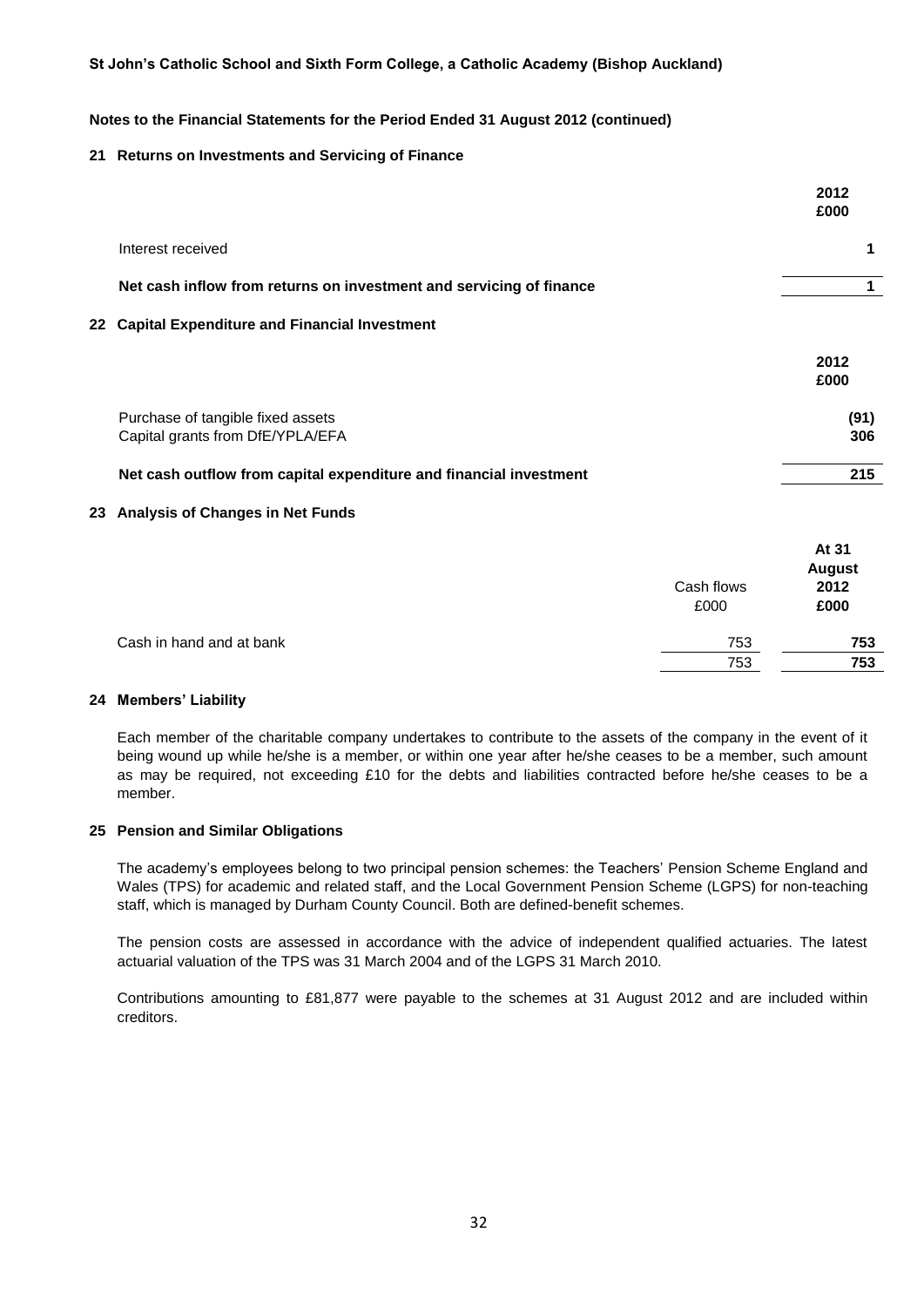#### **Notes to the Financial Statements for the Period Ended 31 August 2012 (continued)**

#### **25 Pension and Similar Obligations (continued)**

#### **Teachers' Pension Scheme**

The Teachers' Pension Scheme ("TPS") is a statutory, contributory, defined benefit scheme. The regulations under which the TPS operates are the Teachers' Pensions Regulations 2010.

Although teachers and lecturers are employed by various bodies, their retirement and other pension benefits, including annual increases payable under the Pensions (Increase) Acts are, as provided for in the Superannuation Act 1972, paid out of monies provided by Parliament. Under the unfunded TPS, teachers' contributions on a 'payas-you-go' basis, and employers' contributions, are credited to the Exchequer under arrangements governed by the above Act.

The Teachers' Pensions Regulations require an annual account, the Teachers' Pension Budgeting and Valuation Account, to be kept of receipts and expenditure (including the cost of pensions' increases). From 1 April 2001, the Account has been credited with a real rate of return (in excess of price increases and currently set at 3.5%), which is equivalent to assuming that the balance in the Account is invested in notional investments that produce that real rate of return.

The Government Actuary ("GA"), using normal actuarial principles, conducts formal actuarial reviews of the TPS. The aim of the reviews is to specify the level of future contributions.

The contribution rate paid into the TPS is assessed in two parts. First, a standard contribution rate ("SCR") is determined. This is the contribution, expressed as a percentage of the salaries of teachers and lecturers in service or entering service during the period over which the contribution rate applies, which if it were paid over the entire active service of these teachers and lecturers would broadly defray the cost of benefits payable in respect of that service. Secondly, a supplementary contribution is payable if, as a result of the actuarial investigation, it is found that accumulated liabilities of the Account for benefits to past and present teachers, are not fully covered by standard contributions to be paid in future and by the notional fund built up from past contributions. The total contribution rate payable is the sum of the SCR and the supplementary contribution rate.

The last valuation of the TPS related to the period 1 April 2001 - 31 March 2004. The GA's report of October 2006 revealed that the total liabilities of the Scheme (pensions currently in payment and the estimated cost of future benefits) amounted to £166,500 million. The value of the assets (estimated future contributions together with the proceeds from the notional investments held at the valuation date) was £163,240 million. The assumed real rate of return is 3.5% in excess of prices and 2% in excess of earnings. The rate of real earnings growth is assumed to be 1.5%. The assumed gross rate of return is 6.5%.

As from 1 January 2007, and as part of the cost-sharing agreement between employers' and teachers' representatives, the SCR was assessed at 19.75%, and the supplementary contribution rate was assessed to be 0.75% (to balance assets and liabilities as required by the regulations within 15 years). This resulted in a total contribution rate of 20.5%, which translated into an employee contribution rate of 6.4% and employer contribution rate of 14.1% payable. The cost-sharing agreement also introduced – effective for the first time for the 2008 valuation – a 14% cap on employer contributions payable.

From 1 April 2012 to 31 March 2013, the employee contribution rate will range between 6.4% and 8.8%, depending on a member's Full Time Equivalent salary. Further changes to the employee contribution rate will be applied in 2013-14 and 2014-15.

Actuarial scheme valuations are dependent on assumptions about the value of future costs, design of benefits and many other factors. Many of these are being discussed in the context of the design for a reformed TPS and scheme valuations are, therefore, currently suspended. The Government, however, has set out a future process for determining the employer contribution rate under the new scheme, and this process will involve a full actuarial valuation.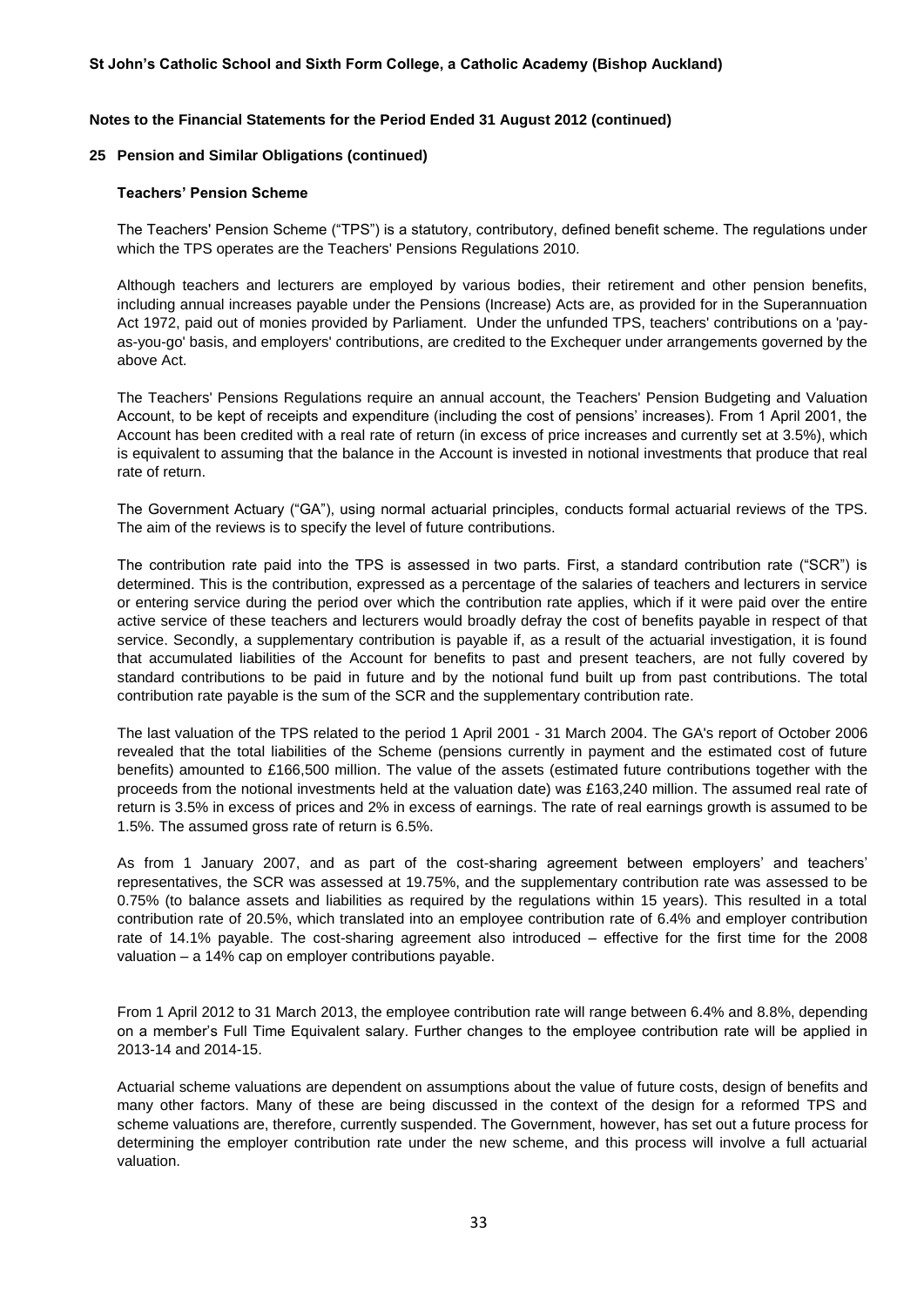# **Notes to the Financial Statements for the Period Ended 31 August 2012 (continued)**

# **25 Pension and Similar Obligations (continued)**

Under the definitions set out in Financial Reporting Standard (FRS 17) Retirement Benefits, the TPS is a multiemployer pension scheme. The academy is unable to identify its share of the underlying assets and liabilities of the scheme. Accordingly, the academy has taken advantage of the exemption in FRS 17 and has accounted for its contributions to the scheme as if it were a defined contribution scheme. The academy has set out above the information available on the scheme and the implications for the academy in terms of the anticipated contribution rates.

### **Local Government Pension Scheme**

The academy is one of several employing bodies included within the Local Government Pension Scheme (LGPS).

The LGPS is a funded defined-benefit scheme, with the assets held in separate trustee-administered funds. Contributions to the scheme are determined by a qualified actuary on the basis of triennial valuations using the projected unit method. The total contribution made for the period ended 31 August 2012 was £110,000, of which employer's contributions totalled £77,000 and employees' contributions totalled £33,000. The agreed contribution rates for future years are 15% for employers and 5.5% - 7.5% for employees.

As described in note 1 the LGPS obligation relates to the employees of the academy trust, who were the employees transferred as part of the conversion from the maintained school and new employees who were eligible to, and did, join the scheme in the period. The obligation in respect of employees who transferred on conversion represents their cumulative service at both the predecessor school and the academy trust at the balance sheet date.

| <b>Principal Actuarial Assumptions</b>               | At 31<br><b>August</b><br>2012 | At 1<br><b>December</b><br>2011 |
|------------------------------------------------------|--------------------------------|---------------------------------|
| Rate of increase in salaries                         | 4.7%                           | 4.8%                            |
| Rate of increase for pensions in payment / inflation | 2.2%                           | 2.3%                            |
| Discount rate for scheme liabilities                 | 4.2%                           | 4.9%                            |
| Inflation assumption (CPI)                           | 2.2%                           | 2.3%                            |
| Commutation of pensions to lump sums                 |                                |                                 |
| past service pension entitlements                    | 60%                            |                                 |
| future service pension entitlements                  | 80%                            |                                 |

The current mortality assumptions include sufficient allowance for future improvements in mortality rates. The assumed live expectations on retirement age 65 are:

|                      | At 31<br><b>August</b><br>2012 |
|----------------------|--------------------------------|
| Retiring today       |                                |
| Males                | 22.0                           |
| Females              | 24.1                           |
| Retiring in 20 years |                                |
| Males                | 23.8                           |
| Females              | 26.1                           |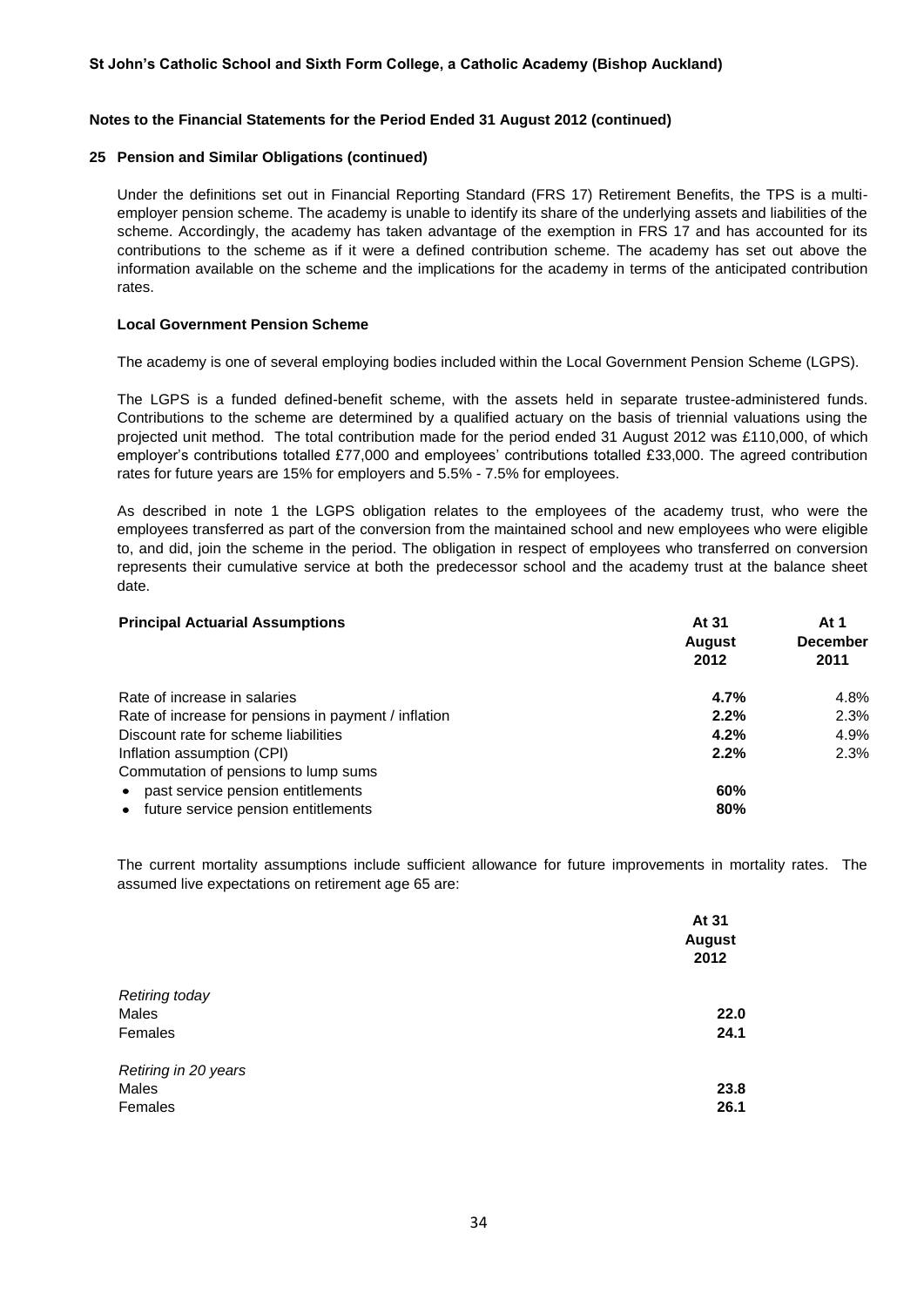#### **Notes to the Financial Statements for the Period Ended 31 August 2012 (continued)**

#### **25 Pension and Similar Obligations (continued)**

#### **Local Government Pension Scheme (continued)**

The academy's share of the assets and liabilities in the scheme and the expected rates of return were:

|                                               | <b>Expected</b><br>return at<br>31 August<br>2012 | <b>Fair value</b><br>at<br>31 August<br>2012<br>£000 | <b>Expected</b><br>return at 1<br><b>December</b><br>2011 | <b>Fair value</b><br>at 1<br><b>December</b><br>2011<br>£000 |
|-----------------------------------------------|---------------------------------------------------|------------------------------------------------------|-----------------------------------------------------------|--------------------------------------------------------------|
| Equities                                      | 7.5%                                              | 414                                                  | 7.5%                                                      | 319                                                          |
| Government bonds                              | 2.5%                                              | 235                                                  | 3.0%                                                      | 205                                                          |
| Corporate bonds                               | 3.2%                                              | 87                                                   | 4.2%                                                      | 71                                                           |
| Property                                      | 7.0%                                              | 55                                                   | 7.0%                                                      | 42                                                           |
| Cash                                          | 1.3%                                              | 10                                                   | 1.7%                                                      | 16                                                           |
| Other                                         | 7.5%                                              |                                                      | 7.5%                                                      |                                                              |
| Total market value of assets                  |                                                   | 801                                                  |                                                           | 653                                                          |
| Present value of scheme liabilities<br>Funded |                                                   | (2, 101)                                             |                                                           | (1,647)                                                      |
| Surplus/(deficit) in the scheme               |                                                   | (1, 300)                                             |                                                           | (994)                                                        |

St John's Catholic School and Sixth Form College, a Catholic Academy employs a building block approach in determining the rate of return on fund assets. Historical markets are studied and assets with higher volatility are assumed to generate higher returns consistent with widely accepted capital market principles. The assumed rate of return on each asset class is set out within this note. The overall expected rate of return on assets is then derived by aggregating the expected return for each asset class over the asset allocation for the fund at 31 August 2012.

The actual return on scheme assets was £40,000.

#### **Amounts Recognised in the Statement of Financial Activities**

|                                                                             | 2012<br>£000 |
|-----------------------------------------------------------------------------|--------------|
| Current service cost (net of employee contributions)<br>Past service cost   | (94)         |
| Total operating charge                                                      | (94)         |
| Analysis of pension finance income / (costs)                                | (94)         |
| Expected return on pension scheme assets<br>Interest on pension liabilities | 28<br>(62)   |
| Pension finance income / (costs)                                            | (128)        |

The actual gains and losses for the current year are recognised in the statement of financial activities. The cumulative amount of actuarial gains and losses recognised in the statement of financial activities since the adoption of FRS 17 is a £255,000 loss.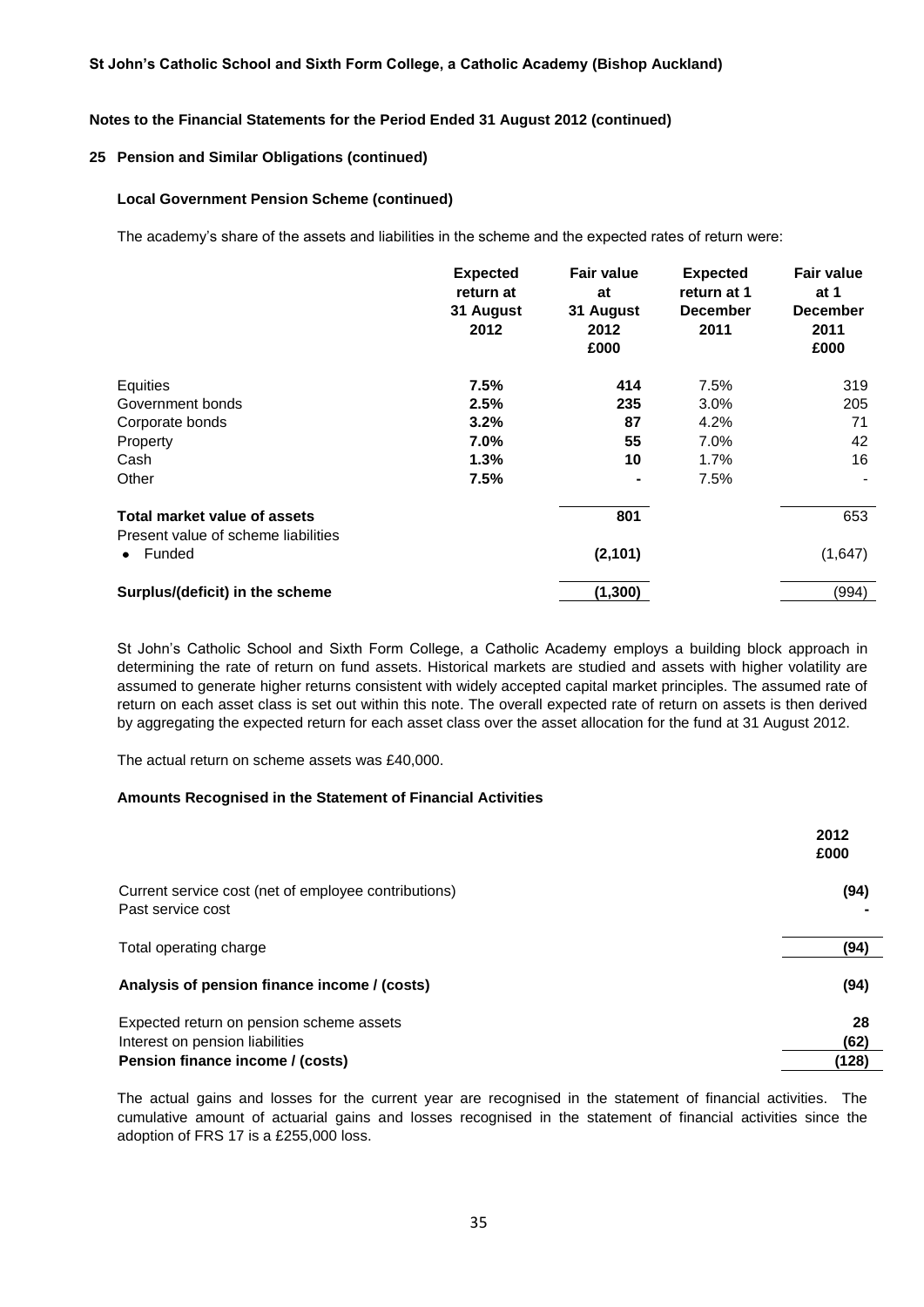# **Notes to the Financial Statements for the Period Ended 31 August 2012 (continued)**

# **25 Pension and Similar Obligations (continued)**

### **Local Government Pension Scheme (continued)**

**Movements in the present value of defined benefit obligations were as follows:**

|                              | 2012<br>£000 |
|------------------------------|--------------|
| At 1 December 2011           | 1,647        |
| Current service cost         | 94           |
| Past service cost            |              |
| Interest cost                | 62           |
| Employee contributions       | 33           |
| <b>Actuarial loss</b>        | 267          |
| Curtailments and settlements |              |
| Benefits paid                | (2)          |
| <b>At 31 August 2012</b>     | 2,101        |
|                              |              |

**Movements in the fair value of academy's share of scheme assets:**

|                                   | 2012 |
|-----------------------------------|------|
|                                   | £000 |
| At 1 December 2011                | 653  |
| Expected return on assets         | 28   |
| Actuarial gain                    | 12   |
| <b>Employer contributions</b>     | 77   |
| Employee contributions            | 33   |
| Assets distributed on settlements |      |
| Transfer in of new members        |      |
| Benefits paid                     | (2)  |
| <b>At 31 August 2012</b>          | 801  |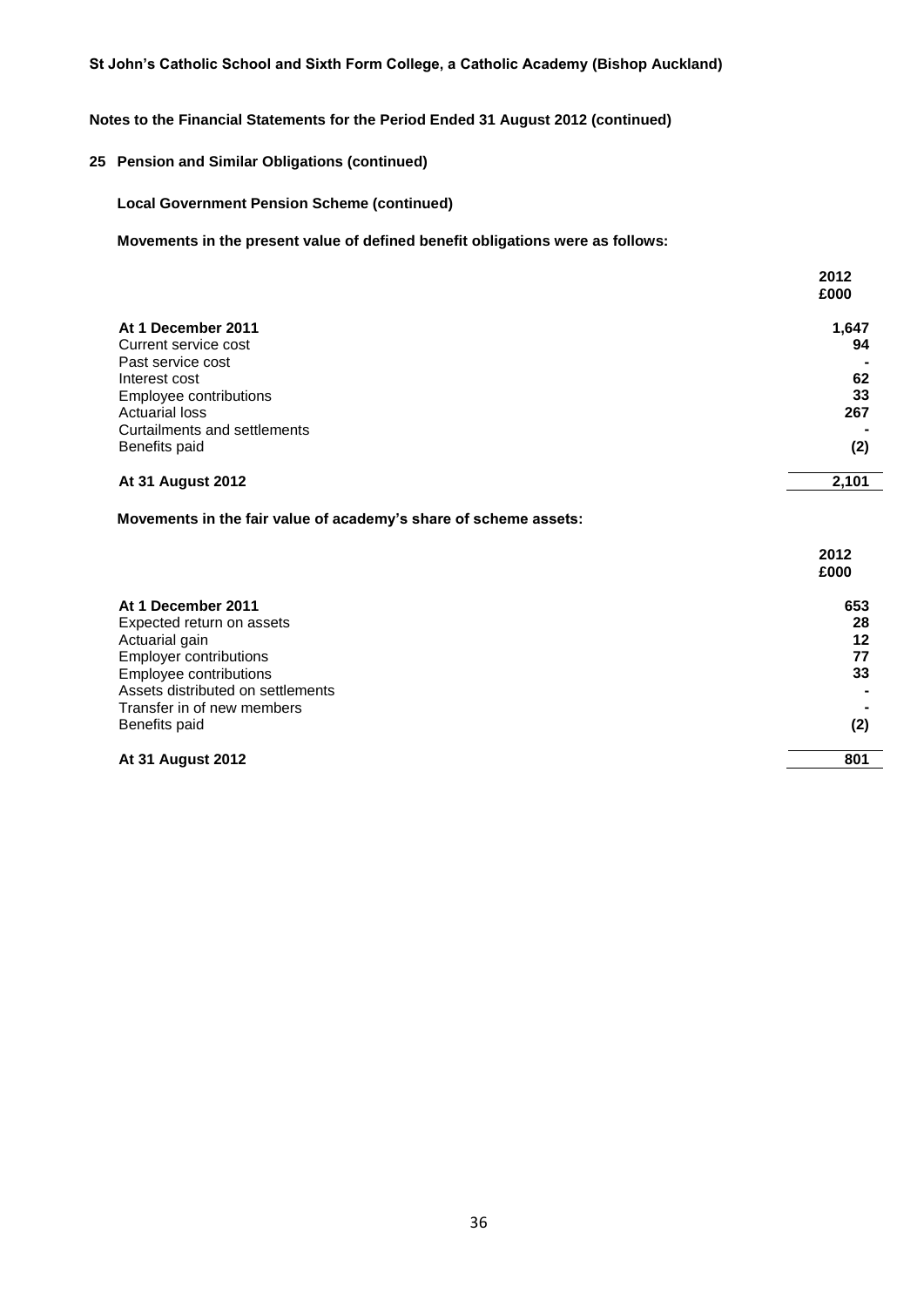#### **Notes to the Financial Statements for the Period Ended 31 August 2012 (continued)**

# **25 Pension and Similar Obligations (continued)**

The estimated value of employer contributions for the year ended 31 August 2013 is £158,000. In addition, Strain on Fund Contributions may be required.

#### **The history of experience adjustments is as follows:**

|                                                        | As at<br>31 August<br>2012<br>£000 | As at<br>1 December<br>2011<br>£000 |
|--------------------------------------------------------|------------------------------------|-------------------------------------|
| Present value of defined benefit<br>obligations        | 2,101                              | 1,647                               |
| Fair value of share of scheme assets                   | 801                                | 653                                 |
| Deficit in the scheme                                  | 1,300                              | 994                                 |
| Experience adjustments on share of<br>scheme assets    | 12                                 |                                     |
| <b>Experience adjustments on scheme</b><br>liabilities |                                    |                                     |

# **26 Related Party Transactions**

During the period the academy purchased first aid training services to the value of £360 from The Work Place Limited, a company in which Mr G Moran, the principal, is a director. There were no amounts outstanding at 31 August 2012.